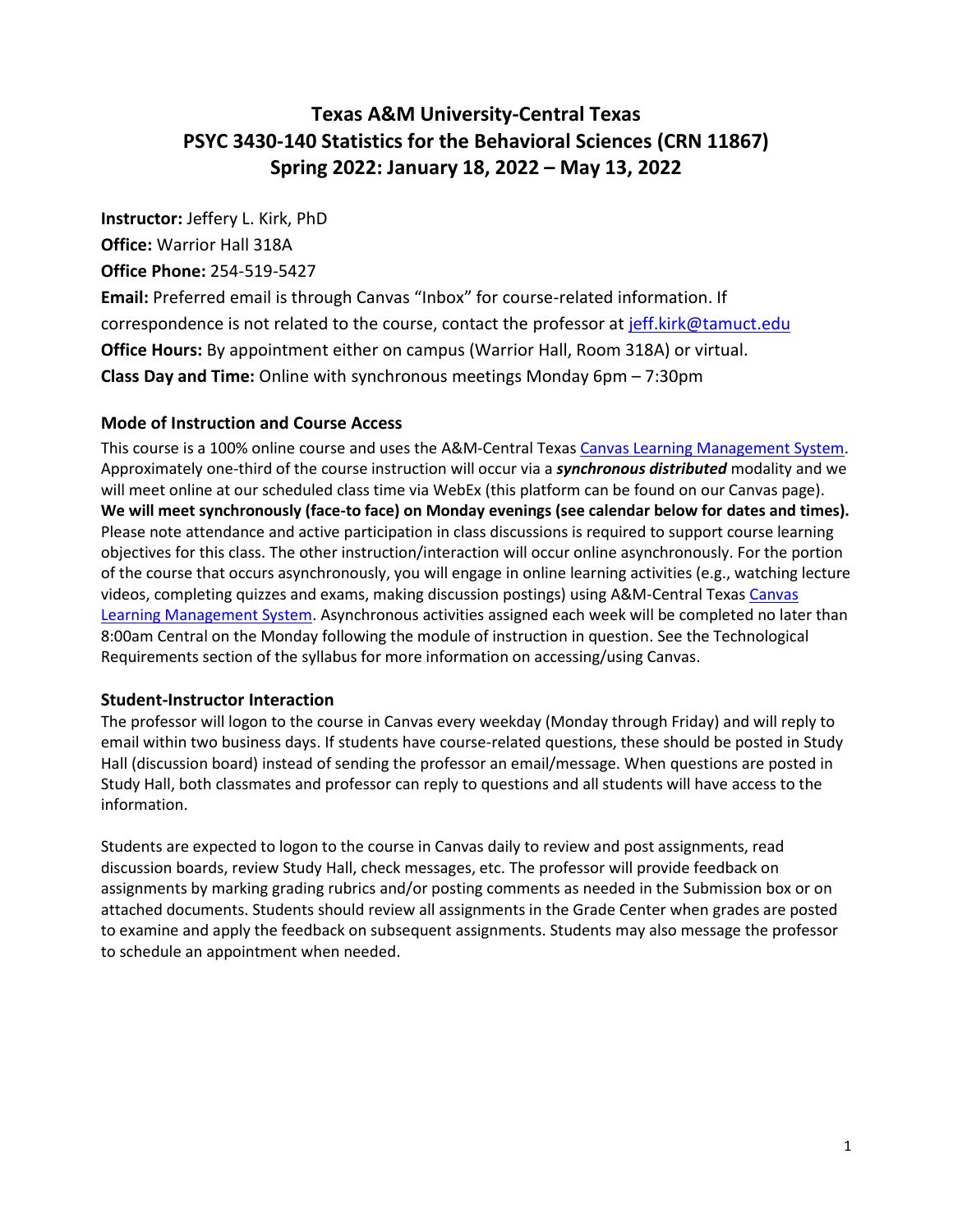# **SAFEZONE**

## **Emergency Warning System for Texas A&M University-Central Texas**

SafeZone provides a public safety application that gives you the ability to call for help with the push of a button. It also provides Texas A&M University-Central Texas the ability to communicate emergency information quickly via push notifications, email, and text messages. All students automatically receive email and text messages via their myCT accounts.

Downloading SafeZone allows access to push notifications and enables you to connect directly for help through the app.

You can download SafeZone from the app store and use your myCT credentials to log in. If you would like more information, you can visit the [SafeZone](http://www.safezoneapp.com/) website [www.safezoneapp.com].

To register SafeZone on your phone, please follow these 3 easy steps:

- 1. Download the SafeZone App from your phone store using the link below:
	- o [iPhone/iPad:](https://apps.apple.com/app/safezone/id533054756) [https://apps.apple.com/app/safezone/id533054756]
	- o [Android Phone / Tablet](https://play.google.com/store/apps/details?id=com.criticalarc.safezoneapp) [https://play.google.com/store/apps/details?id=com.criticalarc.safezoneapp]
- 2. Launch the app and enter your myCT email address (e.g. {name}@tamuct.edu)
- 3. Complete your profile and accept the terms of service.

## **COURSE INFORMATION**

## **Course Overview and Description**

Statistics for the Behavioral Science. 3 Credit Hours. Study measures of central tendency, variability, and correlation. Analyze applications of statistical inference to research in Psychology, reliability and validity of psychological tests and measurement, analysis of variance, multiple analysis of variance, and regression. Prerequisite(s): PSYC 2301 and MATH 1314 or MATH 1342 or permission of department chair.

#### **Expanded Course Description**

Fundamental to this course are explanations of theoretical concepts underlying descriptive and inferential statistics. Content will include frequency distributions and graphing, empirical distributions, theoretical distributions (including the normal distribution), sampling distributions, and the logic underlying confidence intervals and hypothesis testing. In addition to discussion of theoretical concepts, students will calculate measures of central tendency and variability, z scores, correlation coefficients, regression equations, analysis of variance (including one-way, one-factor repeated measures, and factorial designs), and chisquare. Examples and problems will be applied to research in psychology. Selected problems will be interpreted and written in a Results section format according to APA style.

## **Course Objectives (Course Student Learning Outcomes)**

Course objectives and content will be covered through assigned text readings, lectures, homework assignments, and, if available, fieldwork. Students will be responsible for both lecture-based material including activities and demonstrations as well as textbook-based material for writing assignments. Upon satisfactory completion of this course, students will be able to:

- 1. Demonstrate *factual knowledge of basic statistical vocabulary and computations*. Students will define key terms in their own words. Students will hand calculate measures of central tendency and variability, z scores, correlation coefficients, regression equations, analyses of variance and chi-square. Students will demonstrate their ability to define terms and compute functions on Homework Problems and Exams.
- 2. *Demonstrate factual knowledge of fundamental principles, generalizations, or theories regarding basic statistics*. Students will read and write about theoretical concepts underlying descriptive and inferential statistics, including frequency distributions and graphing, empirical distributions, theoretical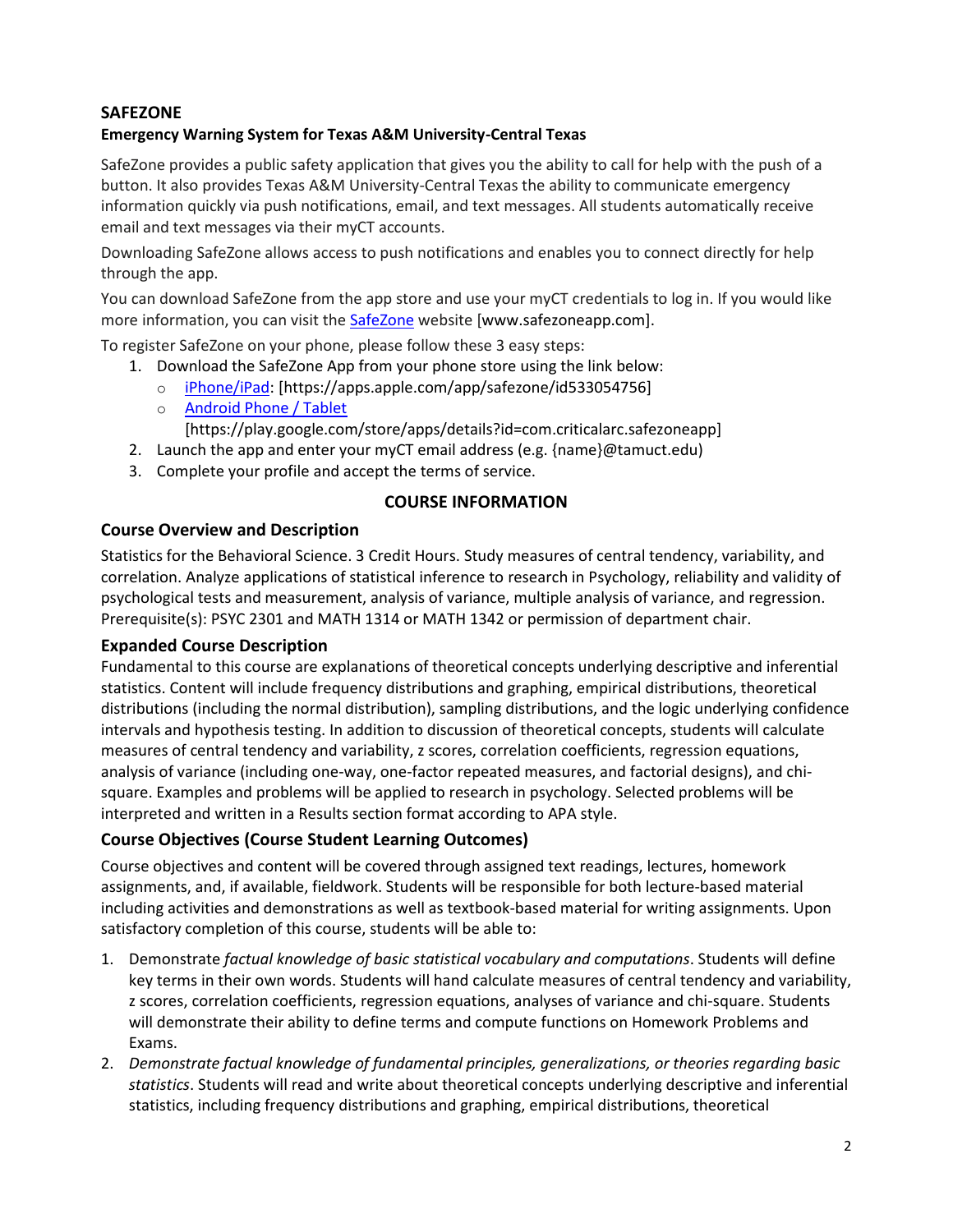distributions, sampling distributions, and the logic underlying confidence intervals and hypothesis testing. Students will demonstrate their ability to explain selected concepts on the Key Concept writing assignments.

- 3. *Demonstrate specific skills, competencies, and points of view needed by professionals in the field*. As future professionals with a Psychology or related degree, students will need to know how to use statistical computing software to perform statistical analyses and will need to know how to write the results of these analyses in the style adopted by this field. Therefore, students will demonstrate their ability to perform statistical analyses in SPSS by producing and labeling SPSS output. Students will demonstrate their ability to use appropriate APA style by translating the raw results of statistical analyses into written APA style Results sections submitted as Application Essays.
- 4. *Apply course material to improve thinking, problem solving, and decision making*. Students will apply course material to improve decision making by writing personally relevant Application Essays that require the use of statistical information to solve personal problems that span a variety of topics.

## **Required and Recommended Reading and Textbook(s)**

## **Required Textbooks/Resources:**

- American Psychological Association. (2020). *Publication manual of the American psychological association* (7<sup>th</sup> ed.). Washington, DC: American Psychological Association. (ISBN: 9781433832178; spiral) (New and used costs range from \$22.25 to \$45.00)
- Gravetter, F. J., Wallnau, L. B., & Forzano, L. B., Witnauer, J. E. (2022). *Essentials of statistics for the behavioral sciences* – with MindTap (10<sup>th</sup> ed.). Cengage Learning Inc. (ISBN: 978-0357585047) (New, used, and digital costs range from \$96.25 to \$128.33)
- Green, S. B., & Salkind, N. J. (2017). *Using SPSS for Windows and Macintosh: Analyzing and Understanding Data* (8th ed). Pearson. (ISBN: 978-0134319889) (New, used, and digital costs range from \$77.99 to \$142.84)

#### **Required Electronic Resources:**

MindTap. MindTap is an online instructional and homework delivery tool custom-tailored to the Gravetter, Wallnau, Forzano, and Whitnauer textbook. Students can purchase MindTap access, which comes with an e-book, from the campus bookstore or a[t https://login.cengagebrain.com/cb/login.htm.](https://login.cengagebrain.com/cb/login.htm) MindTap (Aplia) is accessed through the Canvas LMS. Be advised: Students' ability to access the e-book is limited to only the duration of this course (i.e., the length of the MindTap subscription). Because students will use their knowledge of statistics in PSYC 4435 and later in their careers, I highly recommend that students have a statistics book to keep in their professional collections for future reference.

Here are additional instructions for gaining access to the Gravetter et al./Cengage materials necessary for the class:

Step 1: Sign into **Canvas** and click on PSYCH 3430-140 Behavioral Science Statistics Step 2: Click on the **Modules** link (left menu), then Click on **Gravetter Essentials of Statistics for the Behavioral Sciences 102 Mindtap** link. Click on the arrow and Click on **Accessing MindTap (Aplia) in**  Canvas). You'll be taken to a page with a link to the **[Cengage Start Strong webpage](https://startstrong.cengage.com/)** (or click here to access the Cengage page) where you can access the registration instructions for gaining access the homework and other Cengage resources.

Step 3: Create or sign into your Cengage account to access or purchase the materials for this course.

IBM Statistical Package for the Social Sciences (SPSS) Standard GradPack v. 28 (version 27 is acceptable as well). This computing software is widely used to compute statistical analyses and is available for students to use on University computers **free** of charge. If students live far from the University or do not want to use the computer lab resources, students can rent a subscription to SPSS for their personal computers at home. Students can purchase a 6-month or 12-month lease for the program via one of many online vendors. **Be**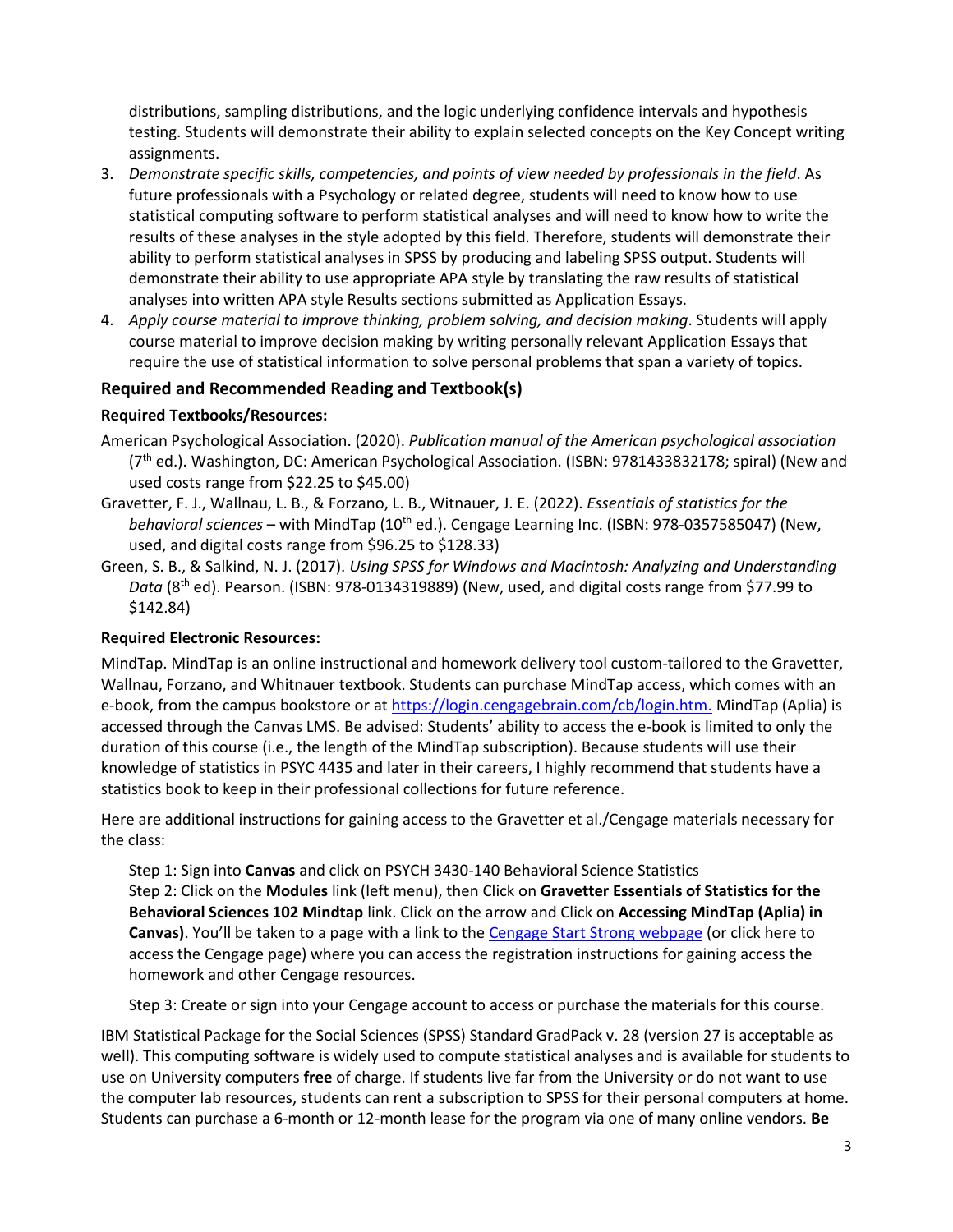**sure to select the STANDARD GradPack not the BASE GradPack**. See the IBM website for a description of the product and a list of vendors[: https://www.ibm.com/us-en/marketplace/spss-statistics-gradpack](https://www.ibm.com/us-en/marketplace/spss-statistics-gradpack)

# **Recommended:**

Vogt, W. P., & Johnson, R. B. (2016). *Dictionary of statistics and methodology: A nontechnical guide for the social sciences* (5th ed.). Sage Publications. (ISBN: Print: 9781483381763) (New and used costs range from \$29.95 to \$60.00)

A student of this institution is not under any obligation to purchase a textbook from a university-affiliated bookstore. The same textbook may also be available from an independent retailer, including an online retailer. (Texas Education Code 51.9705.)

# **COURSE REQUIREMENTS**

Please note this class is organized by weekly learning modules (located on the left menu bar in Canvas). Each module contains several actions and activities designed to guide student participation and direct student attention to important course content. Complete these actions in the following order for each module.

- **1) When first logging on to Canvas, read the learning objectives for each module before completing any course assignments.**
	- a. This document will explain the Learning Objectives for each module and should serve to direct your attention to important course content.
- **2) Participate in Study Hall by posting and responding to questions at any time as you study** (on the "Study Hall" link on the left menu bar).
	- a. In the spirit of student-led study groups, the professor created a virtual space for informal, student-to-student and student-to-professor communication concerning matters related to this class. All questions related to the academic content of this class should be asked in Study Hall. Students are expected to respond to their classmates' questions/comments with helpful explanations. Students who can answer a posted question or provide assistance should not wait for the professor to respond. Student led discussion of academic content is expected; however, the professor will monitor Study Hall and will respond to any post that is not adequately addressed by peers (e.g., posts that are unanswered, posts that include inaccurate information, etc.). While students should provide accurate information in their posts, Study Hall posts are ungraded and present a low threat way of interacting with classmates to help each other learn.
	- b. To use Study Hall effectively, students should follow the link each time they log on to the class and perform the following actions:
		- i. Ask for explanations by creating a new thread in the Study Hall forum and including a title for the thread as the first line. It is certainly acceptable to ask for assistance on any topic in the course **except specific items that are graded** (i.e., questions assigned for homework and questions on exams).
			- 1. Please note: There are NO graded group projects in this class. All graded assignments must be completed individually with no assistance from classmates, tutors, or other people. **While learning is not a solo endeavor, assessment is!** If you cannot understand this distinction or if you are unsure what acts constitute academic dishonesty, ask the professor before engaging in the behavior.
		- ii. Offer explanations to other students by replying to a question thread.
		- iii. Read old threads as a study tool and reference. Peer explanations are another source of examples and clarifications in addition to your textbook, the videos, and your communications with the professor.
		- iv. Network! Don't lose sight of the fact that your classmates will soon be your colleagues in your profession. Establish professional contacts now that you can rely upon later.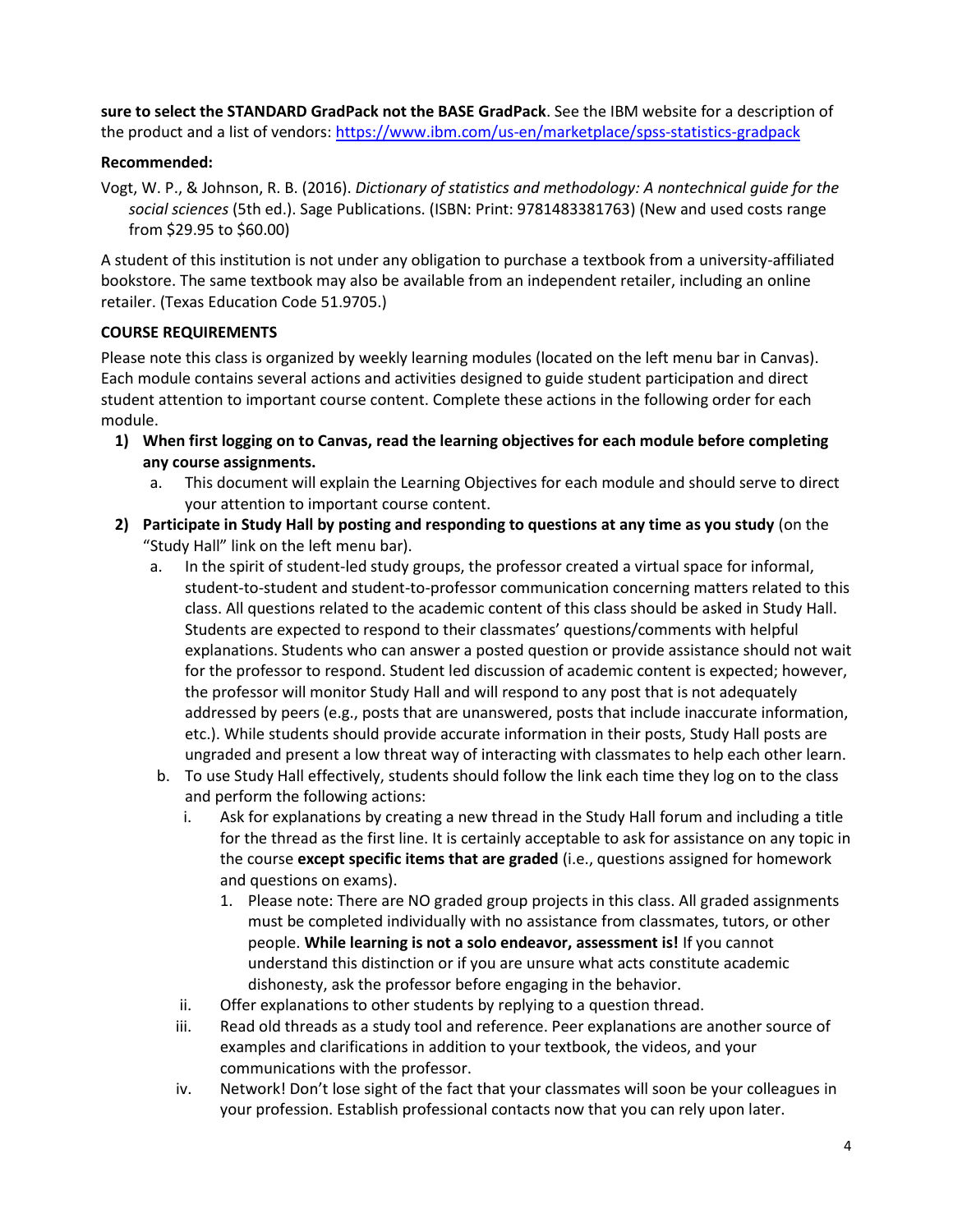- c. Students should know that Study Hall is a **public forum,** and all students in the course can access and read all postings; therefore, **private information should not be discussed in Study Hall** (e.g., personal problems or events, confidential information including grades and disability accommodations, and other issues that should be kept between the student and professor only). If students have a personal or confidential topic to discuss, the student should send a message addressed to the professor only.
- 3) **Use additional online resources at any time as you study each chapter.**
	- a. The number of websites offering help with statistics is staggering. So, instead of overwhelming students with an exhaustive list, I have suggested a couple links in addition to MindTap to aid in completing this course. The links are provided in the Optional Supplemental Resources section in the learning modules.
- 4) **Read/work through the assigned chapter(s) in the Gravetter, Wallnau, Forzano, and Whitnauer textbook.** This text provides the primary content for the course. It introduces students to specific techniques and theory in statistics. Follow the steps below when beginning each chapter. (For more information on this technique, search "SQ3R" on the web.)
	- a. **Survey** Before reading, spend a few minutes flipping through the pages of the chapter to get a general idea of the chapter content. During this time, read only titles, headings, subheadings, and captions for pictures, tables, graphs, etc. for the entire chapter.
	- b. **Question** Next, go back to the beginning of the chapter and flip through it again, turning the title, headings, and subheadings into questions. Guess a plausible answer to each question. Finally, review the "Tools You Will Need" section at the beginning of each chapter and assess the adequacy of your background knowledge. Review previous chapters before reading the new chapter, if needed.
	- c. **Read** Go back to the beginning of the chapter and start reading. Slow down your speed for difficult passages, reread captions for graphs and tables as you encounter them, reread sections that are unclear, read only a section at a time, and work through each calculation as it is presented. If you do not understand a given calculation by "mentally" working through it, take the time to "physically" (with paper and pencil) work through it. Stop reading at each "Learning Check" to recite (see next step).
	- d. **Recite** At the end of each section, stop reading and go back to take notes from the text, writing them **in your own words**. Do not copy notes verbatim from the text. Use the publisher provided PowerPoint slides to organize the notes you take from each chapter. Next, work the problems presented at each "Learning Check" in the text. Completing these checks will identify the material you may not fully understand, so you can immediately review it. You will be unable to understand later concepts without first understanding initial concepts. **The material in this class is cumulative.** You must understand each calculation and its rationale as you encounter it because it will form the foundation for more sophisticated techniques later.
	- e. **Review** Use the odd-numbered "Problems" at the end of each chapter to review the material for that chapter. Work the odd-numbered problems for each chapter and check your work. Answers are provided for the odd-numbered problems in the back of the text. (The evennumbered problems will be assigned as Homework through MindTap as explained below).
- 5) **Use the PowerPoint (PPT) slides for each chapter to take notes from the text on them.**
	- a. See the 'Recite' section of the SQ3R method above for taking notes as you read the text.
	- b. As you review the PowerPoint slides, pay special attention to the "Key Concept" identified in the set of slides outlining the chapters in each module. Students should make note of the "Key Concept" when it is presented in the slides. Students must submit a short explanation of each "Key Concept" to the professor as an assignment in Canvas (see below).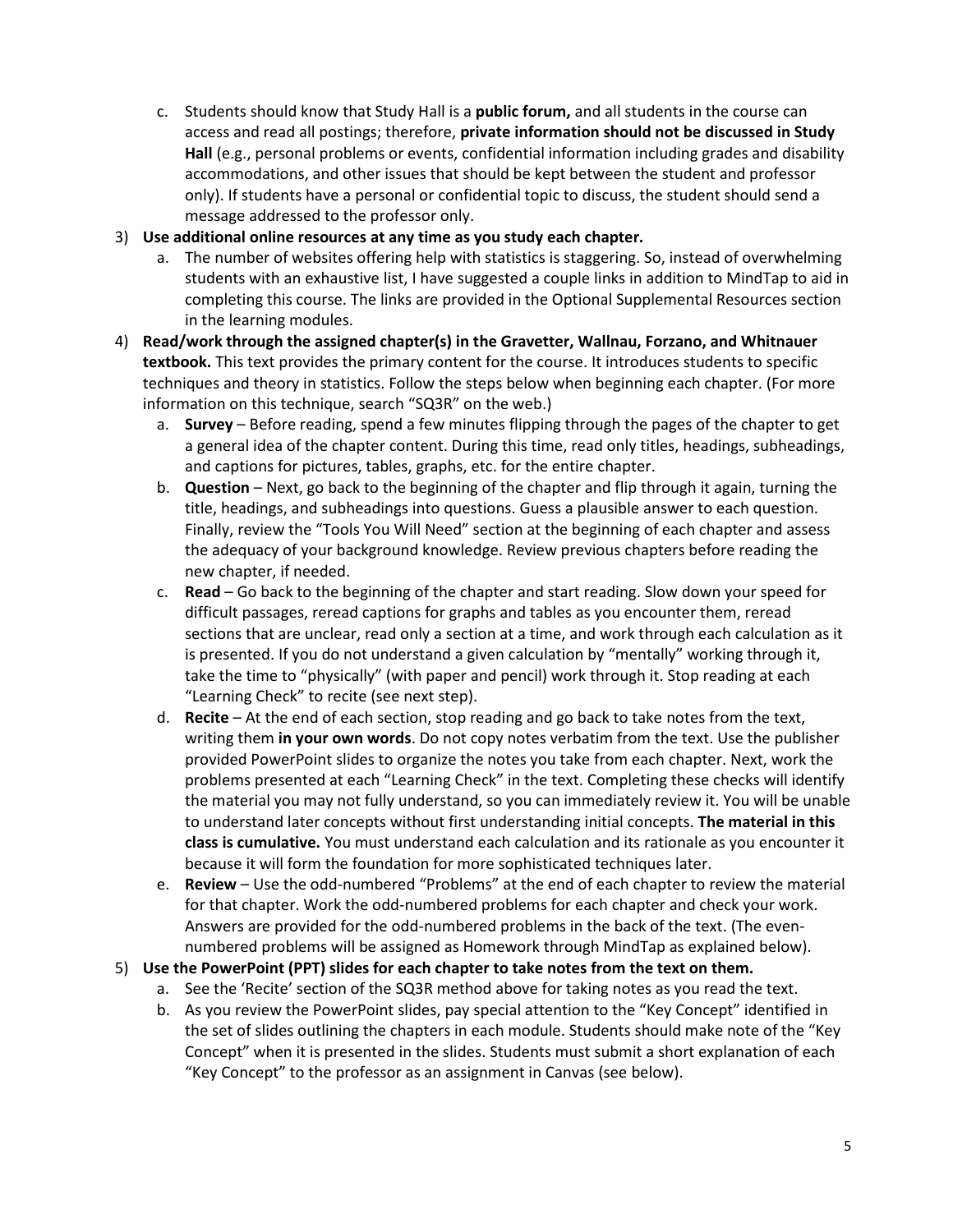#### **6) Write the Key Concept for each module.**

- a. Each Key Concept is identified as such in the PPT slides that accompany each module. Students are to identify the Key Concept and write an explanatory paragraph about it. Each paragraph should be between 8-12 sentences, should be well-organized and should fully explain the concept.
- b. Key Concepts are submitted as an assignment in Canvas.
- **7) Watch the instructional video(s) that accompany each chapter as you study the text (provided with Dr. Andria Schwegler's permission).**
	- a. Dr. Schwegler filmed short video segments to demonstrate examples of the analyses presented in the text. The intent of the videos is NOT to replace the text but to walk students through the process of setting up a problem and finding its solution to supplement the ready-made solutions presented in the textbook.
	- b. Many students find it puzzling that the completed problems in the text seem so easy and obvious while beginning a problem on a blank piece of paper is so difficult and confusing. The videos will guide students from a blank page to a completed problem with the goal of bringing the problem 'to life.'
	- c. Students are expected to watch each video and/or review the video text transcript and work the problems with the professor just as they would in a face-to-face course. But, unique to an online course, students can pause the video to finish working calculations at their own pace, and students can repeat segments of the video as many times as needed to understand the procedure.
- **8) Make an appointment (virtual or in person) or email the professor (asynchronous communication) for assistance when needed.**
	- a. The professor will log on to the class in Canvas daily on weekdays (Monday through Friday), unless otherwise announced. The professor will respond as quickly as possible to emails, usually within two business days. All course-related email should be conducted through the Inbox tool.
	- b. In addition, the professor is available for virtual or in-person (office) meetings as needed. Office hours vary according to the professor's duties and responsibilities, but students are encouraged to email me to set up a meeting either virtually or in person. If a virtual meeting is scheduled, students will need speakers and a microphone to use this option, or students can call in using their phones. If using the computer, it is preferable that students use 1) a headset when speaking to reduce echo and feedback and 2) a wired (not wireless) internet connection. Message the professor in class to schedule a time to meet.
- **9) Complete the Homework problem sets for each chapter.**
	- a. Only after thoroughly reading the text, using the interactive online websites, working the "Learning Check" problems in the text, and reviewing the odd-numbered "Problems" at the end of the chapter, complete your homework problems in MindTap located in the Canvas LMS for this class. For this class the homework assignments are designated as the Problem Sets located in each chapter of MindTap and has been integrated into the Canvas Learning Management System (LMS). Please visit th[e Cengage Start Strong Website](https://startstrong.cengage.com/) [\(https://startstrong.cengage.com\)](https://startstrong.cengage.com/) to access the appropriate registration instructions. This site delivers practice problems with explanations (optional) and assigned homework problems (required). For your homework problems, MindTap provides grading feedback and explanations for each problem at the deadline for the assignment. Immediate feedback is available for the practice problems in MindTap.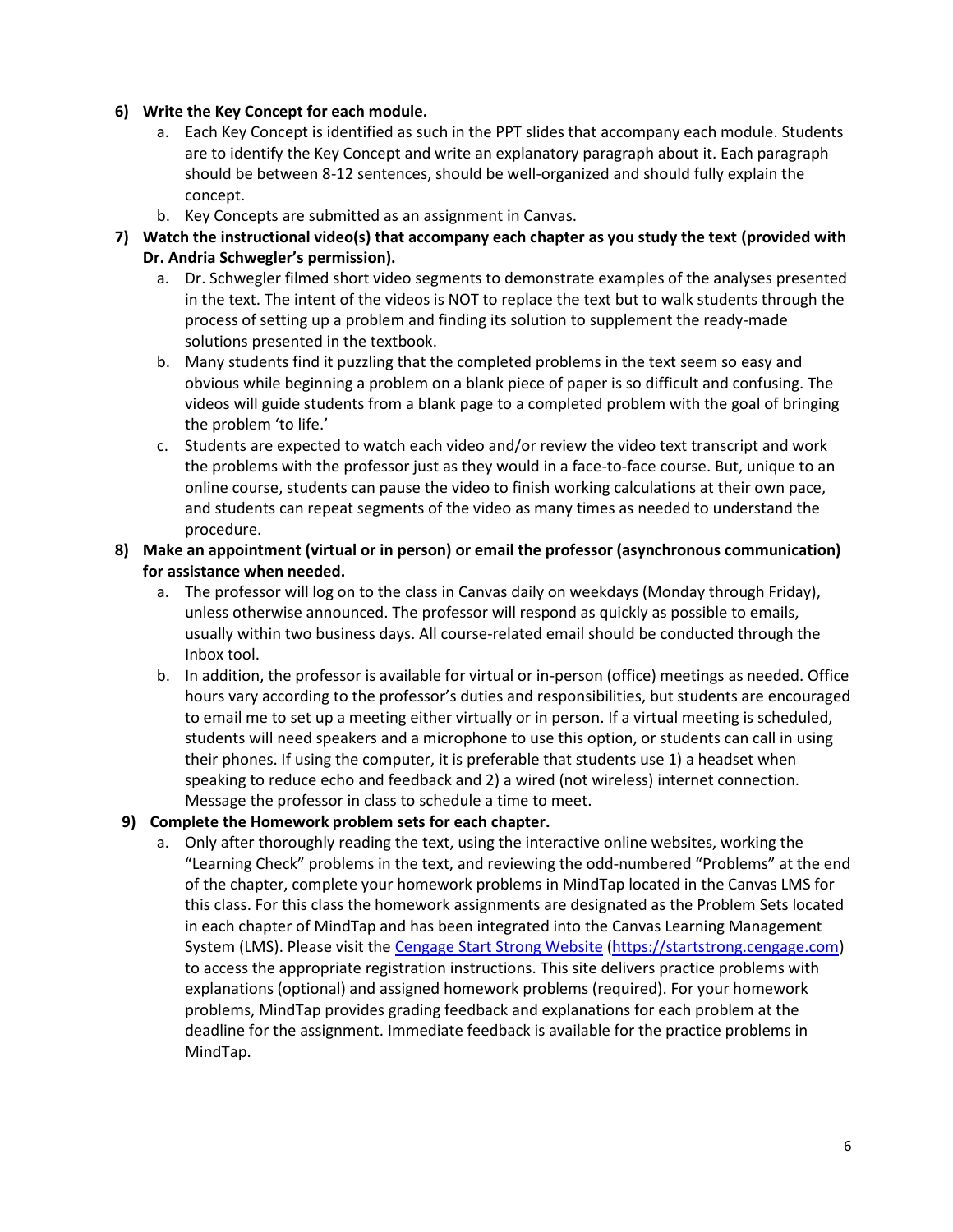## **10) Read/work through the assigned lessons in the Green & Salkind (G&S) textbook.**

- a. This text provides a thorough explanation for using the computer software Statistical Package for the Social Sciences (SPSS) to perform statistical analyses of data using a computer.
- b. Students should not only read this text, but students should also follow along with each step using the SPSS program itself. Students will be unable to fully understand how to use SPSS by merely reading the textbook. Students should work with the SPSS program on a computer, using the textbook as a reference.

#### **11) Complete the SPSS Assignments from the G&S textbook for each module.**

a. To practice the techniques in the Green and Salkind textbook, students will submit labeled SPSS output of assigned statistical analyses. Students will use SPSS to perform virtually every statistical procedure we learn to compute by hand in the course. The hand computations reveal what the SPSS program does "behind the scenes." In future schoolwork and professions, students will be more likely to use computer programs such as SPSS to perform statistical analyses; however, numbers on a page are meaningless unless students understand what the data means and know how to interpret it. Therefore, both hand calculations and software calculations of data are integrated in this course.

## **12) Write the Application Essays for each module.**

- a. After reading, practice, and homework assignments are complete, students should have a solid understanding of chapter content. The next step in the learning process is to apply the newly learned concepts to the student's life and future work. Application Essays may require students to explain the connection between a statistical concept and a decision they must currently make, or review and integrate concepts across chapters in their own words. In addition, some essays will require students to write an APA style Results section for a completed analysis that is appropriate for inclusion in a manuscript submitted for publication (e.g., thesis or research article).
- b. Students should create a folder on their computers to save and chronologically order all their completed Application Essays. At the end of the semester, students will be expected to refer to their own essays written earlier in the semester. Additionally, having quick access to the APA style Results sections will be of great benefit to students when they are enrolled in their research methods course in the future.
- c. All essays must be completed independently and written in a student's own words. Any evidence of collaboration or plagiarism will result in no credit for the assignment. The length of each essay will vary with the specific assignment.
- d. All essays should be written according to APA style and submitted in Canvas.

#### **13) Comprehensively review several chapters and take the Exams.**

- a. The final step of study will be completing five timed exams. Once an exam is started, it must be completed in the same session. Each exam will be comprised of multiple-choice questions that span several chapters. As previously stated, the material in this course is cumulative, and as such, ALL course content covered prior to an exam is testable material for that exam. On the Course Calendar, each exam is labeled with the chapters that will be the primary focus of the exam. However, students should realize that calculations learned in earlier chapters will also appear on exams though the specific chapter where the calculation was first introduced may not be listed on the Calendar as exam content. For example, calculating a standard deviation, which is introduced in Chapter 4, is relevant to calculations in all later chapters and is testable material for Exam 3 and Exam 4 though Chapter 4 is not specifically listed next to that exam on the Calendar.
- b. Links to Exams are available in Canvas.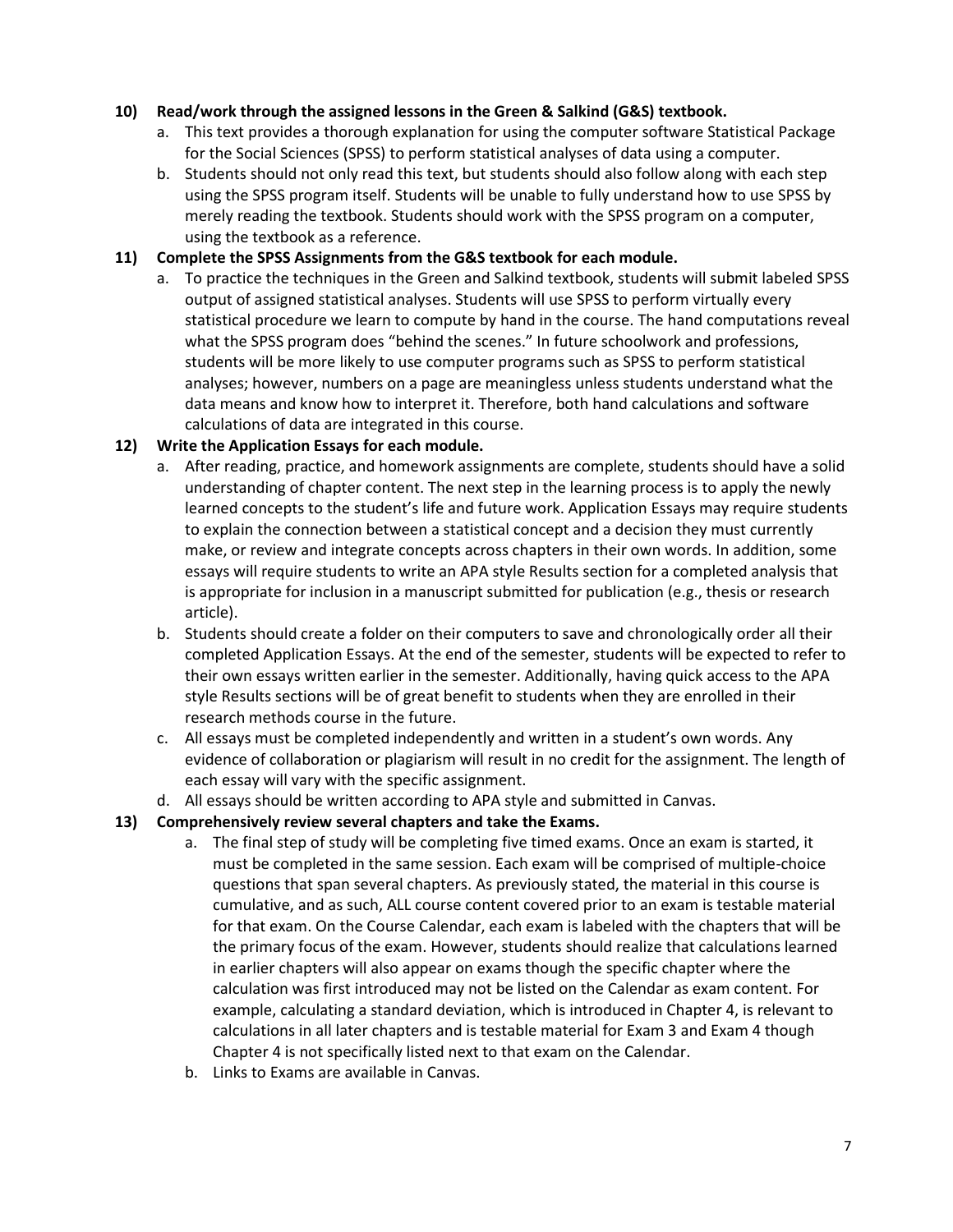#### **Course Assignments:**

All assignments must be written in a student's own words. No credit will be awarded for quoted or plagiarized material on any assignment. **Quoting or paraphrasing that closely mirrors the source (textbook or other reference material) will receive no credit even if properly cited. Students must write original sentences conveying the information they have learned to the reader (i.e., paraphrasing) and properly cite the source of the information to receive credit for writing.** 

All assignments should be written in proper APA style. Students must follow the APA style guidelines provided in the *Publication Manual* and use online style resources provided by the American Psychological Association a[t www.apastyle.org](http://www.apastyle.org/)

## **Attendance/Prepared and Active Participation (SLOs 1, 2, 3, 4; 12.5% of Overall Course Grade, ≈8.3 points each)**

While this class is conducted in an online modality there is a synchronous component required. This synchronous component (see course schedule) allows for collaborative work necessary outside the traditional lecture, readings, and textbook. Each synchronous session will be recorded for review by students unable to attend the synchronous session. Please note the following criteria for assessing this course requirement:

- 0 points: Absent, or present but silent, or joining virtually with camera off and no substantive comments in chat
- 3 points: Present and engaged but participation indicates failure to prepare for class and/or inability to apply course material
- 5 points: Present, engaged, and clearly prepared for class and able to apply course material (e.g., asks insightful questions, able to respond to instructor questions drawing from assigned class materials).

*Key Concept Explanation* **(SLOs 2, 4; 9% of Overall Course Grade; 10 points each, 9 assignments due).** Students are expected to access, save/print, and take notes on the PowerPoint slides provided for each chapter. A "Key Concept" is identified in the PowerPoint slides for each module. Students are to make note of these "Key Concepts" as they come to them, write a brief explanation of the "Key Concept" in the **student's own words** (quoting from the textbook will **not** receive credit), and submit the explanation of the concept to the professor each week. The professor identified "Key Concepts" in each module that are critical for students to understand and labeled them in the PowerPoint slides. Writing a brief (8 to 12 sentence) explanatory paragraph on each concept will help students recognize and understand these "Key Concepts" as they progress through course content. The following rubric will be used to grade all "Key Concept" explanations.

#### **Content:**

| Is the "Key Concept" accurately identified? |        | 3 |
|---------------------------------------------|--------|---|
| Is the "Key Concept" thoroughly explained?  | 012345 |   |
| <b>Writing Standards:</b>                   |        |   |

Did student adhere to proper grammar, word usage, sentence form, punctuation, and other elements of professional writing? 0 1 2

*Homework Problems* **(SLOs 1, 2, 3, 4; 15% of Overall Course Grade; 10 points each, 15 assignments due)***.* Problems pertaining to the content of each chapter will be assigned as homework problems through MindTap. All homework must be completed independently. To complete homework, students may use textbooks, notes, calculators, and internet resources, but students may not use other people (i.e., classmates, friends, tutors) as resources to complete graded assignments.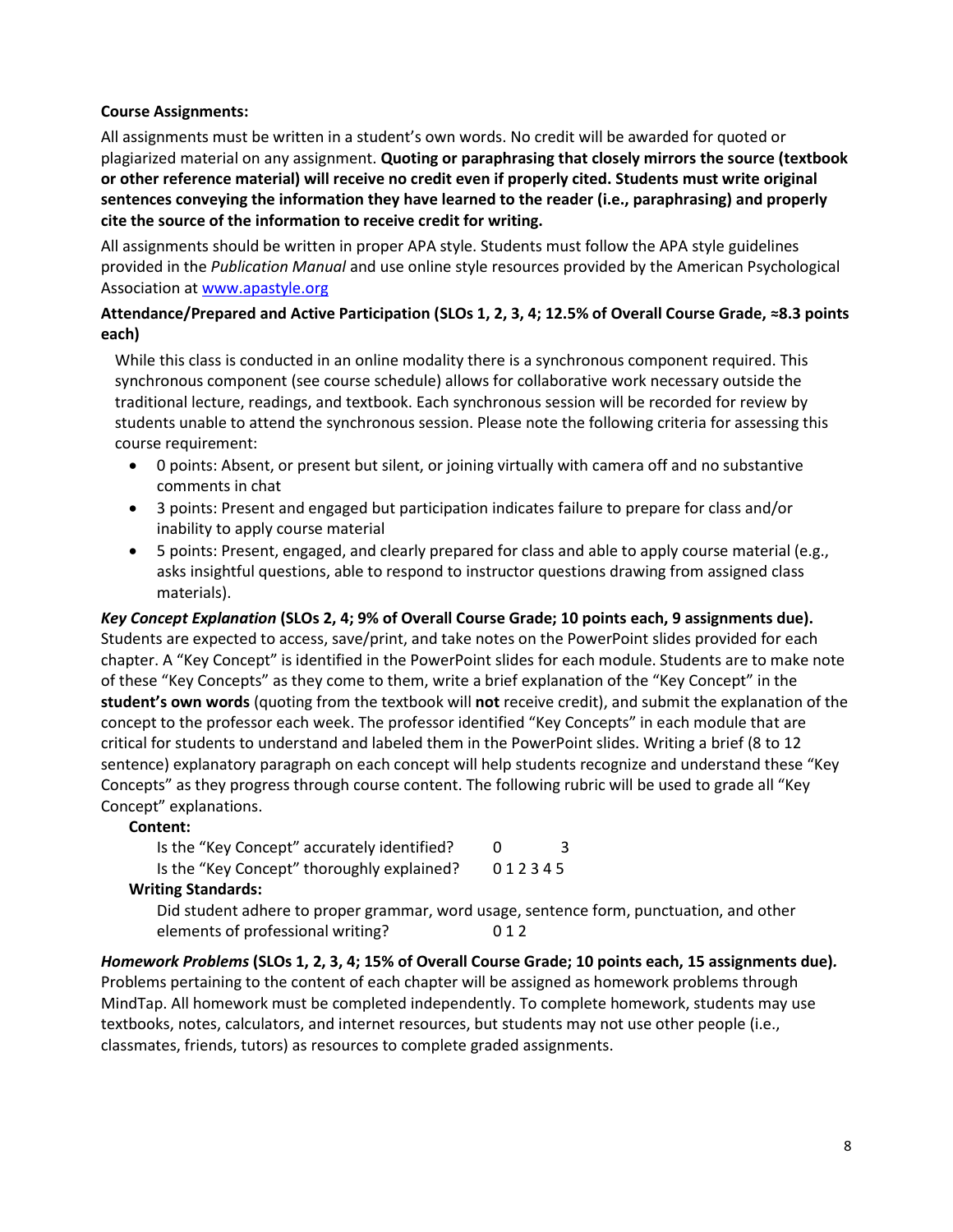*SPSS Assignments* **(SLOs 3, 4; 15% of Overall Course Grade; 15 points each, 10 assignments due)***.* Each week students will perform analyses using SPSS software and will submit 10 assignments through the course of the semester. The initial assignments for SPSS (Units 1 through 3) are intended to allow students to gain familiarity and practice with the program. Then, beginning with Unit 5, students will begin to submit graded assignments. Credit will be awarded only for properly labeled assignments as indicated on each set of instructions. Without labels, there is no evidence that students have examined the output, and there is no evidence that students can interpret the output. To meet the goals of this assignment, it is not sufficient that students are able to generate SPSS output. Numbers and tables on a page are meaningless unless one knows how to interpret them properly. Thus, students who submit SPSS output that is not labeled as specified in each assignment will not receive credit for their submissions. Labels to include on all SPSS output are explicitly stated in each assignment and vary depending on the type of analysis conducted. Points awarded for each label are stated on each assignment.

*Application Essays* **(SLOs 1, 2, 3, 4; 18% of Overall Course Grade; 15 points each, 11 assignments due)***.*  Each week students will write either one or two essays that require them to apply statistical concepts to their personal lives and future careers. Though the specific writing assignment will vary weekly, essays will be graded using one of the following grading rubrics.

**APA Style Essays:** Variables: Are the variable(s) stated appropriately? 0 1 2 Statistical Test: Is the statistical test used clearly stated? 0 1 Error: Is the likelihood of a Type I error stated correctly? 0 1 2 Descriptive Statistics: Are the *N, M, SD* for all groups stated clearly? 0 1 2 3 Written Conclusion: Are the results of the test explained in terms of the variable(s)? 0 1 2 3 4 5 Statistics Supporting Conclusion: Are the results of the test presented correctly? 0 1 2 **Personal Application Essays:** Supporting Research: Did student engage in sufficient and appropriate background research to support his/her personal application of concepts? 0 1 2 3 4 5 Content: Did student discuss every point requested in the instructions? 0 1 2 3 4 5 Writing Standards: Did student adhere to proper grammar, word usage, sentence form, punctuation, and other elements of professional writing?

0 1 2 3 4 5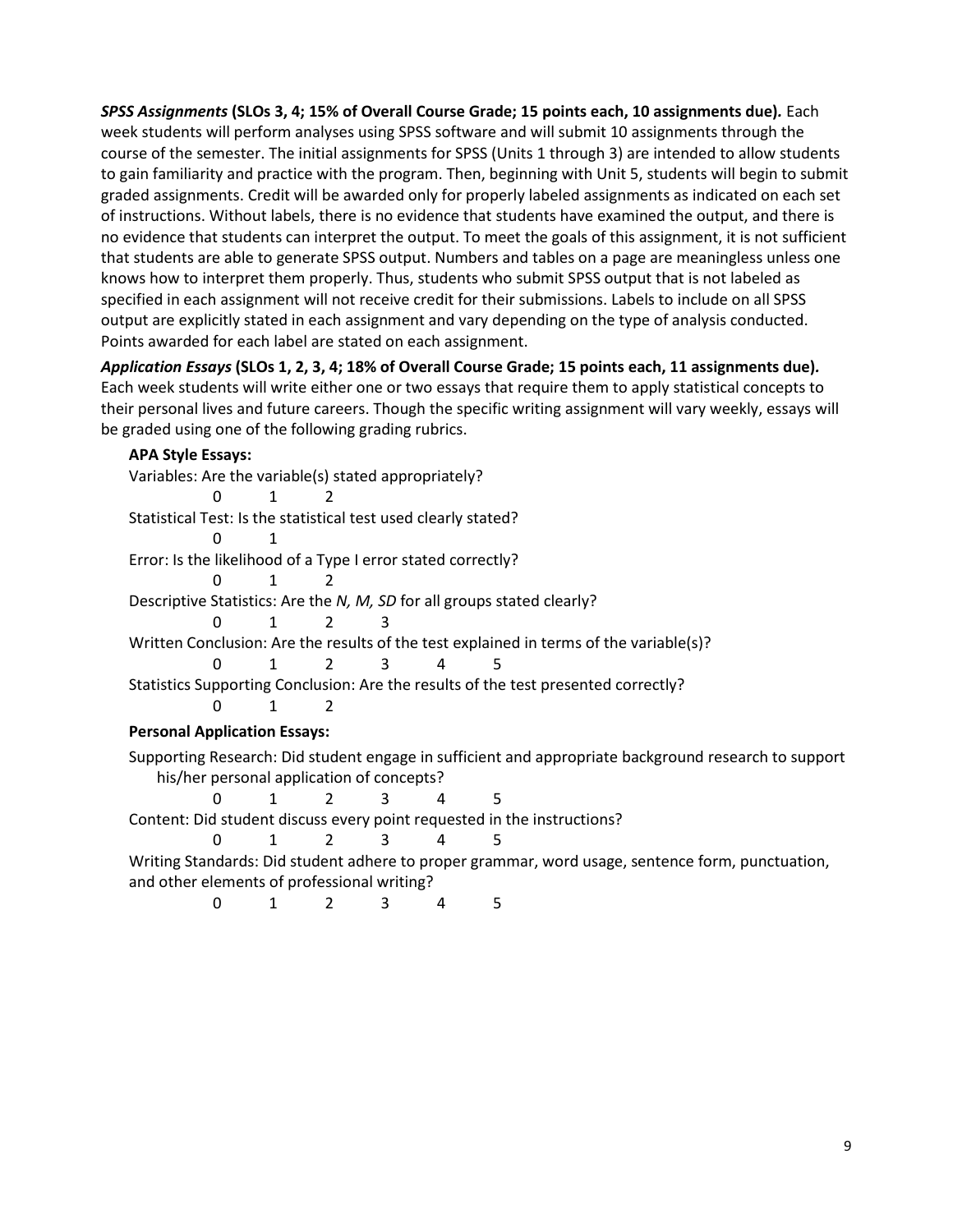*Examinations* **(SLOs 1, 2, 4; 32% of Overall Course Grade; 60 points each, 4 assignments due plus 1 final exam worth 80 points).** Four exams (60 points each) that include both multiple choice items and problems to calculate will be given during the semester (see Course Calendar for dates). These tests will cover content from the assigned chapters and activities listed in the Course Calendar. A comprehensive final examination will be given during final exam week (80 points). Students may use textbooks, notes, and calculators when completing the exams. However, all exams must be completed independently. Direct all questions to the professor of the course. Students should use a hardwired internet connection, NOT a wireless internet connection when completing exams. Wireless connections "blink," and when they do, students will be exited from the exam and will not be allowed to re-enter it. If students are kicked out of an exam unexpectedly, email the professor immediately. To reduce the likelihood of this occurrence, physically plug the computer into the wall port with an internet cable.

# **Research Experience Requirement (SLOs 1, 2, 4)**

Students in selected psychology courses (PSYC 3307, PSYC 3409, PSYC 3312, PSYC 3430, PSYC 4320) are required to engage in research experience activities as part of the course. The research experience activity includes writing summaries of peer reviewed research articles that are related to the course content. The course instructor will identify which articles can be reviewed for their course, and article reviews can be submitted directly to the faculty member for evaluation.

If students choose not to write article summaries, they can complete an alternative research experience by participating in research studies directly related to psychology to gain this experience.

**Sign Up for Alternative Research Experience:** To receive credit for this alternate research experience activity, students must create an account in SONA. The [university SONA account](about:blank) is where students will sign up to participate in research projects (https://tamuct.sona-systems.com). Students should view the introductor[y tutorial video](about:blank) before using SONA [\(https://www.youtube.com/watch?v=\\_1OnT2ZU6QQ\)](https://www.youtube.com/watch?v=_1OnT2ZU6QQ) and be sure to use their **university email** when signing up. Students who have problems signing up for SONA or have questions should contact the professor of the course.

**Credits:** Students are required to complete 3 research experience credits in this course. Credit is allotted as follows based on estimated participation time:

- 1 credit for each summary of a peer-reviewed, research article **OR**
- 1 credit for each hour (60 minutes) of research participation (in-person or online)
- 1/2 credit for each 1/2 hour (30 minutes) of research participation (in-person or online)

Students can use a combination of article summaries and alternative research assignments to earn their credits. There is no guarantee that there will be sufficient research participation opportunities for students to earn 100% of their credits from the alternative research experience.

Students who drop a class after having earned research experience credit cannot apply any accumulated credit from that class towards future semesters without the documented approval of the department chair; however, credits in SONA can be transferred from one course to another in the same semester. Credits from previous semesters are not permitted to be transferred for current semester use.

**Penalties:** Students should earn at least 1 research credit before the midterm of the course (**March 11, 2022**). Any student who has not earned all required research credits prior to the end of the semester will be penalized 1 letter grade on the final course grade (**May 13, 2022**).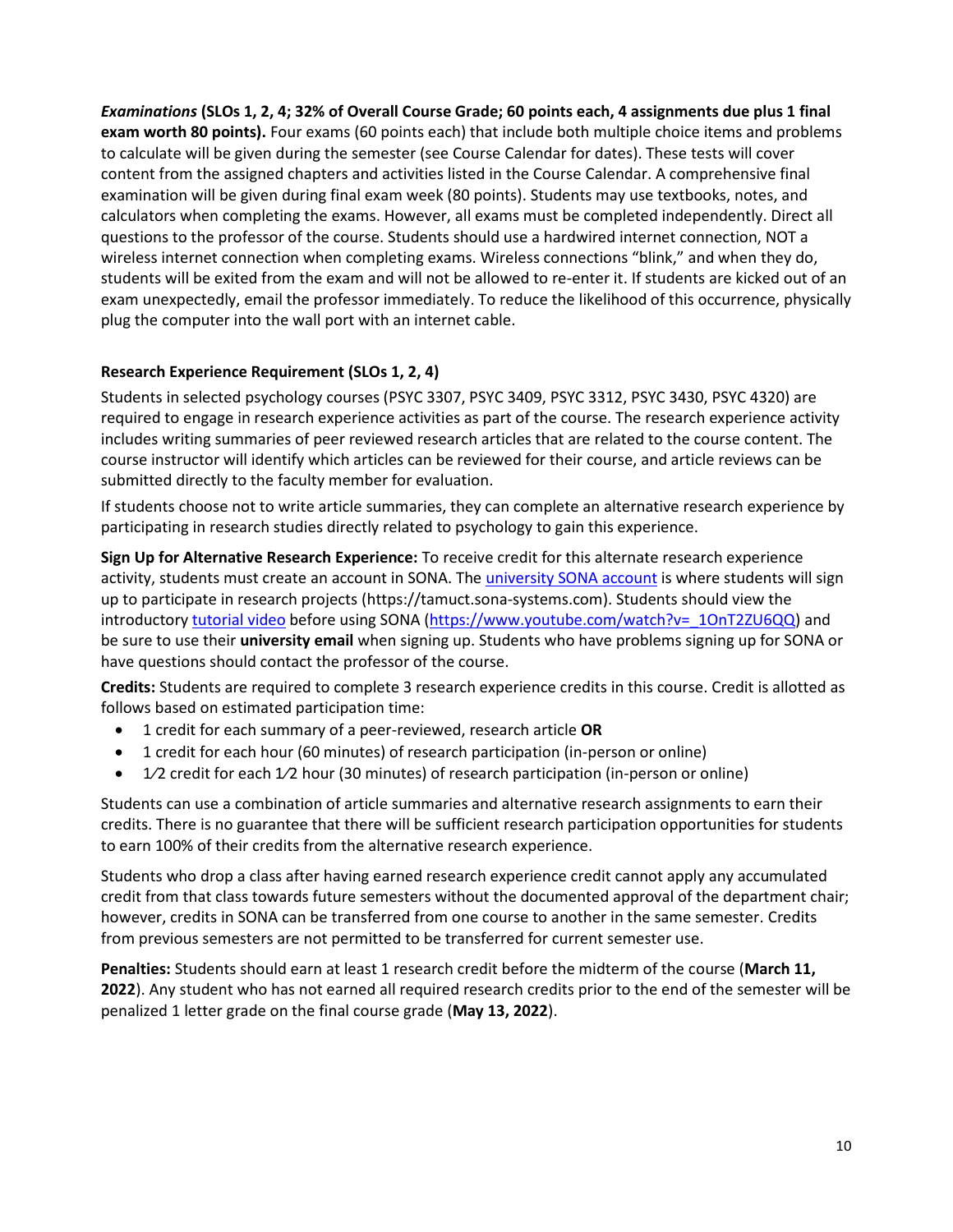## **Grading Criteria Rubric and Conversion**

#### **Assignments & Grading**

| Assignment                                                              | <b>Number</b> | <b>Points Each</b> | <b>Points Totals</b> | % Overall Grade |
|-------------------------------------------------------------------------|---------------|--------------------|----------------------|-----------------|
| <b>Required but Not Graded Assignments</b>                              |               |                    |                      |                 |
| <b>Complete 'Start Here' Module</b>                                     | 1             | 0                  | 0                    | 0%              |
| <b>Weekly Graded Assignments</b>                                        |               |                    |                      |                 |
| Attendance                                                              | 15            | $\approx$ 9.3      | 140                  | 14.0%           |
| <b>Key Concept</b>                                                      | 9             | 10                 | 90                   | 9.0%            |
| <b>Chapter Homework Problems</b>                                        | 15            | 10                 | 150                  | 15.0%           |
| <b>SPSS Assignments</b>                                                 | 9             | 15                 | 150                  | 15.0%           |
| <b>Application Essays</b>                                               | 11            | 15                 | 165                  | 16.5%           |
| Exam 1                                                                  |               | 60                 | 60                   | 6.0%            |
| Exam 2                                                                  |               | 60                 | 60                   | 6.0%            |
| Exam 3                                                                  |               | 60                 | 60                   | 6.0%            |
| Exam 4                                                                  |               | 60                 | 60                   | 6.0%            |
| Comprehensive Final Exam                                                |               | 80                 | 80                   | 8.0%            |
|                                                                         |               |                    | 1000                 | 100.0%          |
| Research Experience Requirement (see requirements on the previous page) |               |                    |                      |                 |
| <b>Article Summaries</b>                                                | 3             |                    | 3                    |                 |
| or                                                                      |               |                    |                      |                 |
| Alternative Research Experience                                         | 3             |                    | 3                    |                 |

**\*Research Experience Requirement Penalties**: Students should earn at least 1 research credit before module 5 of the course (**February 20, 2022**), 2 research credits before module 10 (**April 3, 2022**), and have all 3 research credits completed before module 15 (**May 8, 2022**). Any student who has not earned all required research credits prior to the end of the semester (**May 13, 2022**) will be penalized 1 letter grade on the final course grade.

## **Posting of Grades/Grading Rubric**

Please note that grades for this class are earned, not 'given'. Students earn points by actively utilizing course content and by demonstrating their grasp of subject-matter content on written assignments and quizzes. Grades are determined based on the percentage of points earned on each assignment and the assignment's weight toward the overall course grade. (To calculate your overall grade to date, multiply the percentage of points earned for each assignment by the 'Percentage of Overall Grade for Each Assignment' above, then sum all points earned.)

| Grade | <b>University Definition</b> | <b>Course Definition</b> | Percentage  |
|-------|------------------------------|--------------------------|-------------|
| A     | Excellent                    | Exceptional              | 90-100      |
| В     | Good                         | Above Average            | 80-89       |
| C     | Fair                         | Average                  | 70-79       |
| D     | Passing                      | Unsatisfactory           | 60-69       |
| F     | Failing                      | Failure                  | 59 or below |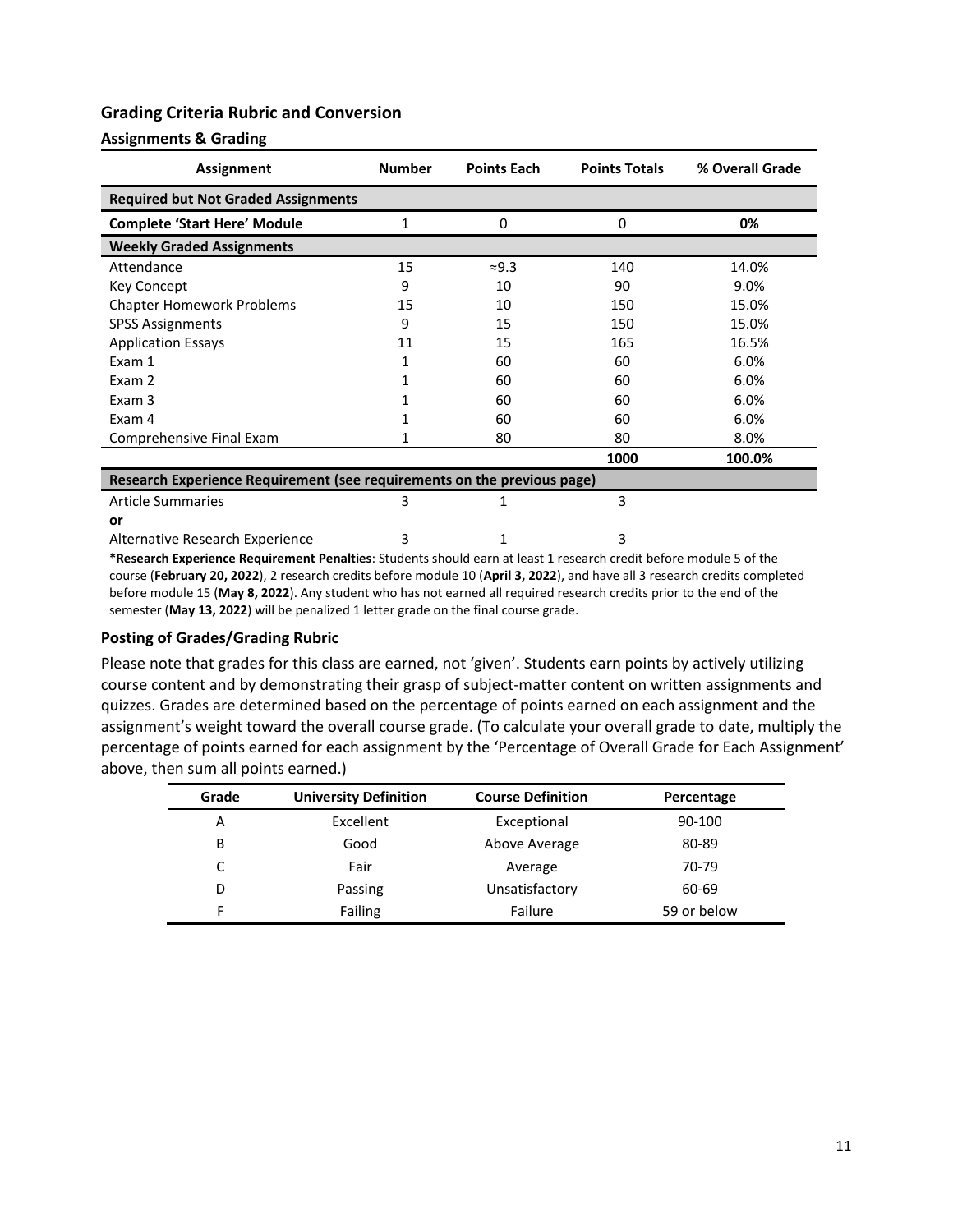#### **Posting of Grades**

All assignments are due no later than the date/time noted in Canvas. All students' grades will be posted in the Canvas Grade Center after the assignment due date has passed. Grades on Homework Problems will also be available in the MindTap grade book immediately after the assignment's due date has passed. Students are encouraged to independently verify their Homework grades in MindTap and ensure that the professor has transferred them into Canvas properly. On the SPSS and writing assignments (i.e., Key Concepts and Application Essays) the professor will begin reading, grading, and recording grades on the Monday they are due and will have all grades posted within one week. Students should regularly monitor their grades in the Canvas Grade Center, and students should not hesitate to ask the professor about any grade or concern.

#### **Exam/Quiz Make-up Policy:**

Make-up exams/quizzes will be granted only under exceptional circumstances (e.g., cardiac arrest or death of first-degree relative) and when accompanied by official documentation of your emergency (e.g., a note from the academic dean or a copy of an obituary). Make-up exams/quizzes may differ in format from the one given at the scheduled time. The professor reserves the right to determine if circumstances merit a make-up exam. **To be fair to all students, there are no exceptions to these policies.**

#### **Late Work Policy:**

Students are responsible for meeting the course requirements as scheduled for each module in the course calendar. **Assignments submitted after the due date will not receive full credit**. A 25% penalty per day will be imposed on all assignments submitted after the deadline. Specifically, assignments submitted after the deadline on the due date will receive a 25% penalty, assignments submitted more than 24 hours after the deadline will receive a 50% penalty, assignments submitted more than 48 hours after the deadline will receive a 75% penalty, and assignments submitted more than 72 hours after the deadline will receive no credit though the professor will still provide feedback on the assignment.

**Students also should note that once an assignment is submitted it is a completed assignment. No changes will be allowed and the grade for the assignment will be considered as final.**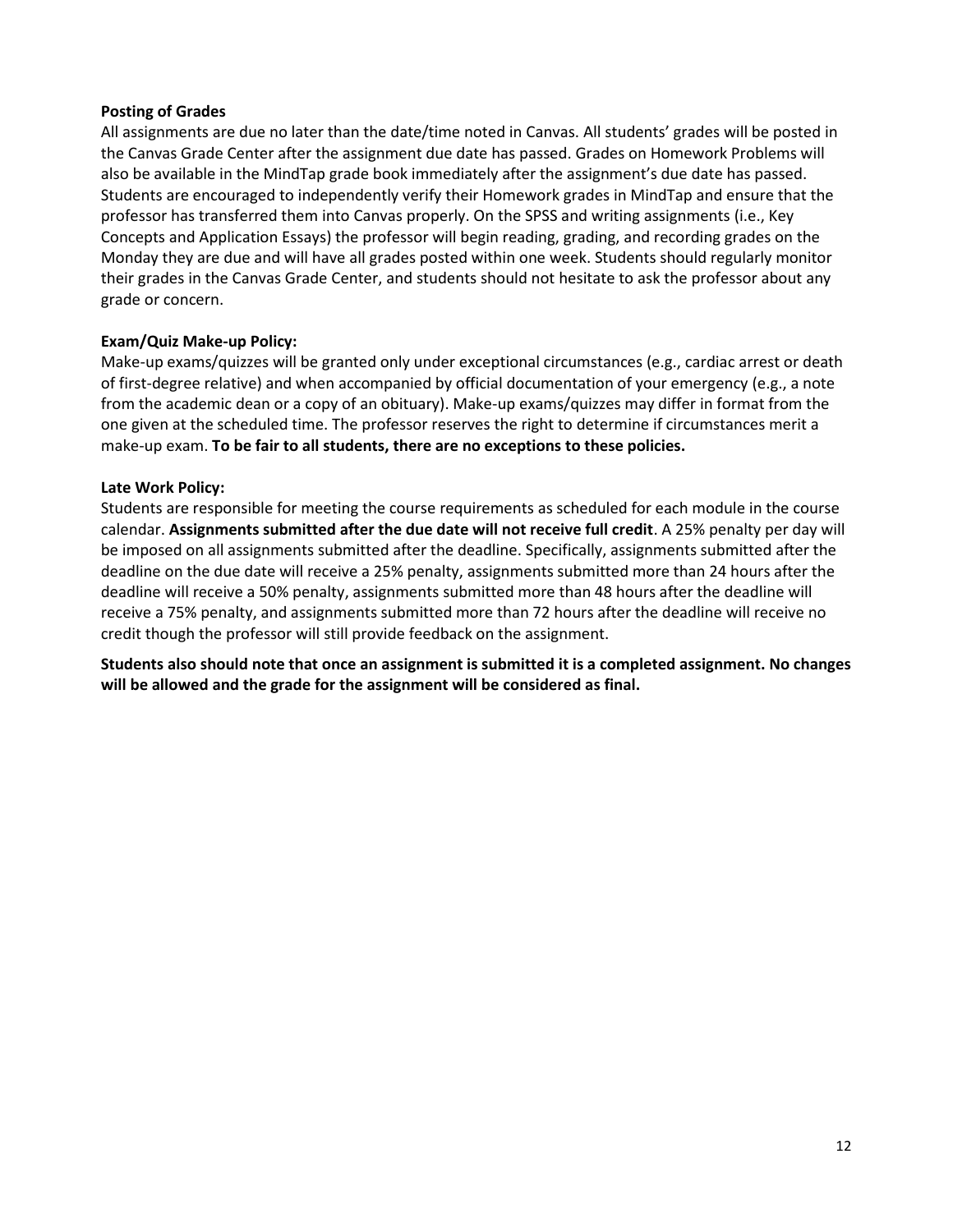# **COURSE OUTLINE AND CALENDAR (Synchronous: Mondays 6:00pm – 7:30pm)**

Complete Course Calendar PSYC 3430 (January 18, 2022 thru May 13, 2022)

| Week                  | <b>Module</b>                  | <b>Instructional Activities</b>                                                                                                                                                                                    | <b>Assignments Due</b>                                                                                                                                          |
|-----------------------|--------------------------------|--------------------------------------------------------------------------------------------------------------------------------------------------------------------------------------------------------------------|-----------------------------------------------------------------------------------------------------------------------------------------------------------------|
|                       | <b>Getting Started</b>         | Log on to Canvas<br><b>Review Make the Most of MindTap</b><br>Establish library access from home<br>Create a quiet study environment<br>Resolve all computer difficulties<br>Find 2 'back-up' computers w/internet | Please review the syllabus and<br>assignments in Canvas so you will be<br>aware of assignment requirements and<br>deadlines<br>All assignments are due NLT 0800 |
|                       |                                | Introduce self in discussion forum                                                                                                                                                                                 | (Central) on Monday mornings following<br>the required module<br><b>Complete all required 'Start Here'</b><br>Module assignments/Required                       |
|                       | Module 1:                      | Read G&W Chapter 1                                                                                                                                                                                                 | <b>Ungraded Practice Quiz</b><br>Key Concept 1                                                                                                                  |
|                       | Introduction to Statistics     | Take notes on PPT slides                                                                                                                                                                                           | Ch 1 Homework Problems                                                                                                                                          |
|                       |                                | Watch instructional videos                                                                                                                                                                                         | Application Essay(s)                                                                                                                                            |
| Jan 18 (12:30am) thru |                                | Participate in Study Hall/Office Hours                                                                                                                                                                             |                                                                                                                                                                 |
| Jan 24 (8:00am)       |                                | Write Key Concept explanation                                                                                                                                                                                      | Assignment deadlines for module 1 are                                                                                                                           |
|                       |                                | <b>Complete Homework Problems</b>                                                                                                                                                                                  | extended and will be due no later than                                                                                                                          |
|                       |                                | Read/Work G&S SPSS Unit 1 (Lessons 1 thru 4)<br>Write Application Essay(s)                                                                                                                                         | 0800 January 31, 2022.                                                                                                                                          |
|                       | Module 2:                      | Read G&W Chapter 2                                                                                                                                                                                                 | Ch 2 Homework Problems                                                                                                                                          |
|                       | <b>Frequency Distributions</b> | Take notes on PPT slides                                                                                                                                                                                           | Application Essay(s)                                                                                                                                            |
|                       |                                | Watch instructional videos                                                                                                                                                                                         |                                                                                                                                                                 |
| Jan 24 (8:00am) thru  |                                | Participate in Study Hall/Office Hours                                                                                                                                                                             | Make sure you have all module 1                                                                                                                                 |
| Jan 31 (8:00am)       |                                | Write Key Concept explanation                                                                                                                                                                                      | assignments completed and submitted                                                                                                                             |
|                       |                                | <b>Complete Homework Problems</b>                                                                                                                                                                                  | by the 0800 January 31, 202 deadline.                                                                                                                           |
|                       |                                | Read/Work G&S SPSS Unit 1 (Lessons 1 thru 4)<br>Write Application Essay(s)                                                                                                                                         |                                                                                                                                                                 |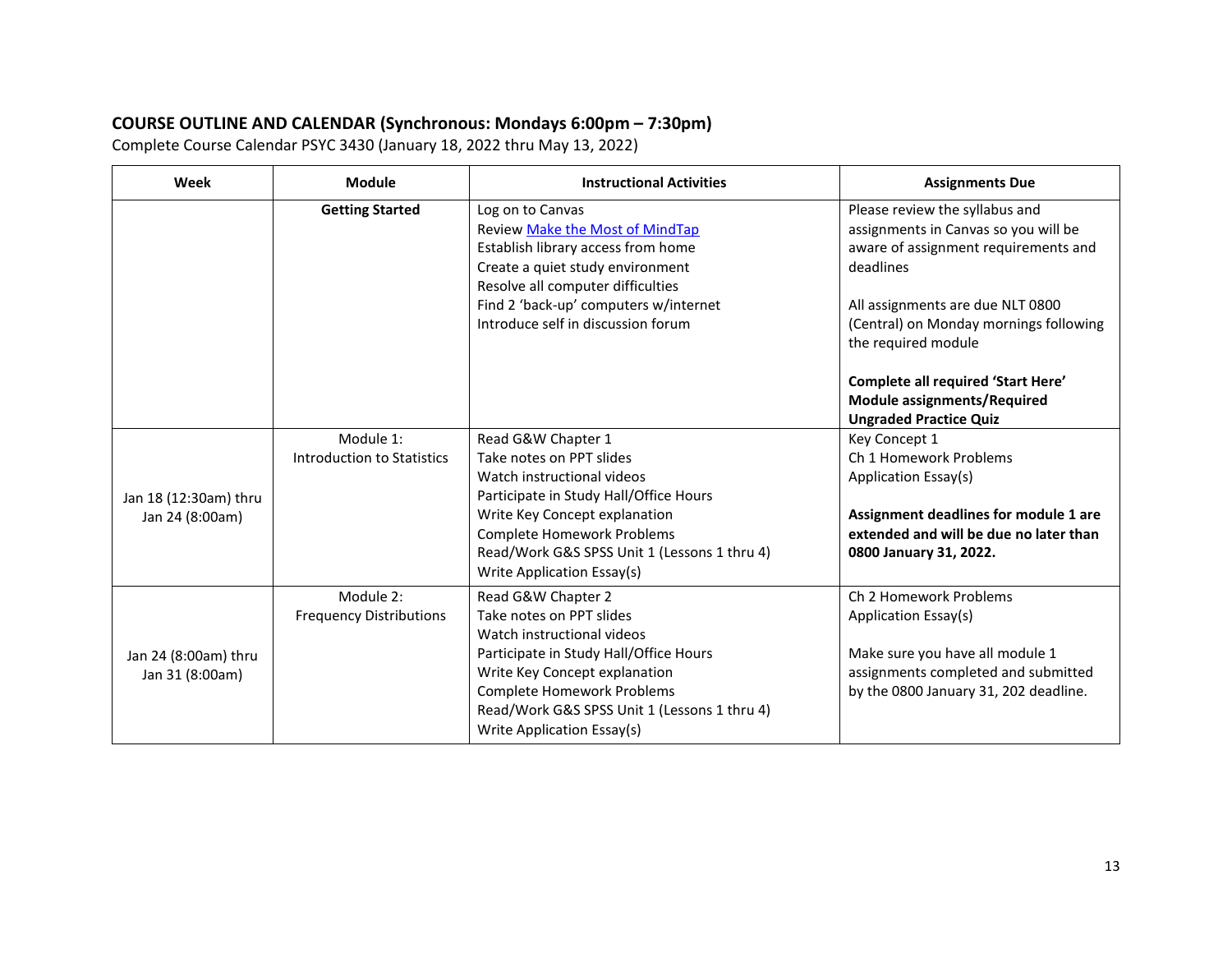| Week                                    | <b>Module</b>                        | <b>Instructional Activities</b>                                                                                                                                                                                                                                                                              | <b>Assignments Due</b>                                                                                                |
|-----------------------------------------|--------------------------------------|--------------------------------------------------------------------------------------------------------------------------------------------------------------------------------------------------------------------------------------------------------------------------------------------------------------|-----------------------------------------------------------------------------------------------------------------------|
| Jan 31 (8:00am) thru<br>Feb 7 (8:00am)  | Module 3:<br><b>Central Tendency</b> | Read Chapter 3<br>Take notes on PPT slides<br>Watch instructional videos<br>Participate in Study Hall/Office Hours<br>Write Key Concept explanation<br><b>Complete Homework Problems</b><br>Read/Work G&S SPSS Unit 2 (Lessons 5 through 11)<br>Write Application Essay(s)                                   | Ch 3 Homework Problems<br>Application Essay(s)                                                                        |
| Feb 7 (8:00am) thru<br>Feb 14 (8:00am)  | Module 4:<br>Variability             | Read Chapter 4<br>Take notes on PPT slides<br>Watch instructional videos<br>Participate in Study Hall/Office Hours<br>Write Key Concept explanation<br><b>Complete Homework Problems</b><br>Read/Work G&S SPSS Units 3 & 4 (Lessons 12 thru 18b)<br>Write Application Essay(s)<br>Take Exam 1 (Chapters 1-4) | Key Concept 2<br>Ch 4 Homework Problems<br>Application Essay(s)<br>Exam 1 (Chapters 1-4)                              |
| Feb 14 (8:00am) thru<br>Feb 21 (8:00am) | Module 5:<br>z-Scores                | Read Chapter 5<br>Take notes on PPT slides<br>Watch instructional videos<br>Participate in Study Hall/Office Hours<br>Write Key Concept explanation<br><b>Complete Homework Problems</b><br>Read/Work G&S SPSS Unit 3 & 4 (Lessons 12 thru 18b)<br>Write Application Essay(s)                                | Key Concept 3<br>Ch 5 Homework Problems<br>Application Essay(s)<br>At least 1 research experience credit<br>completed |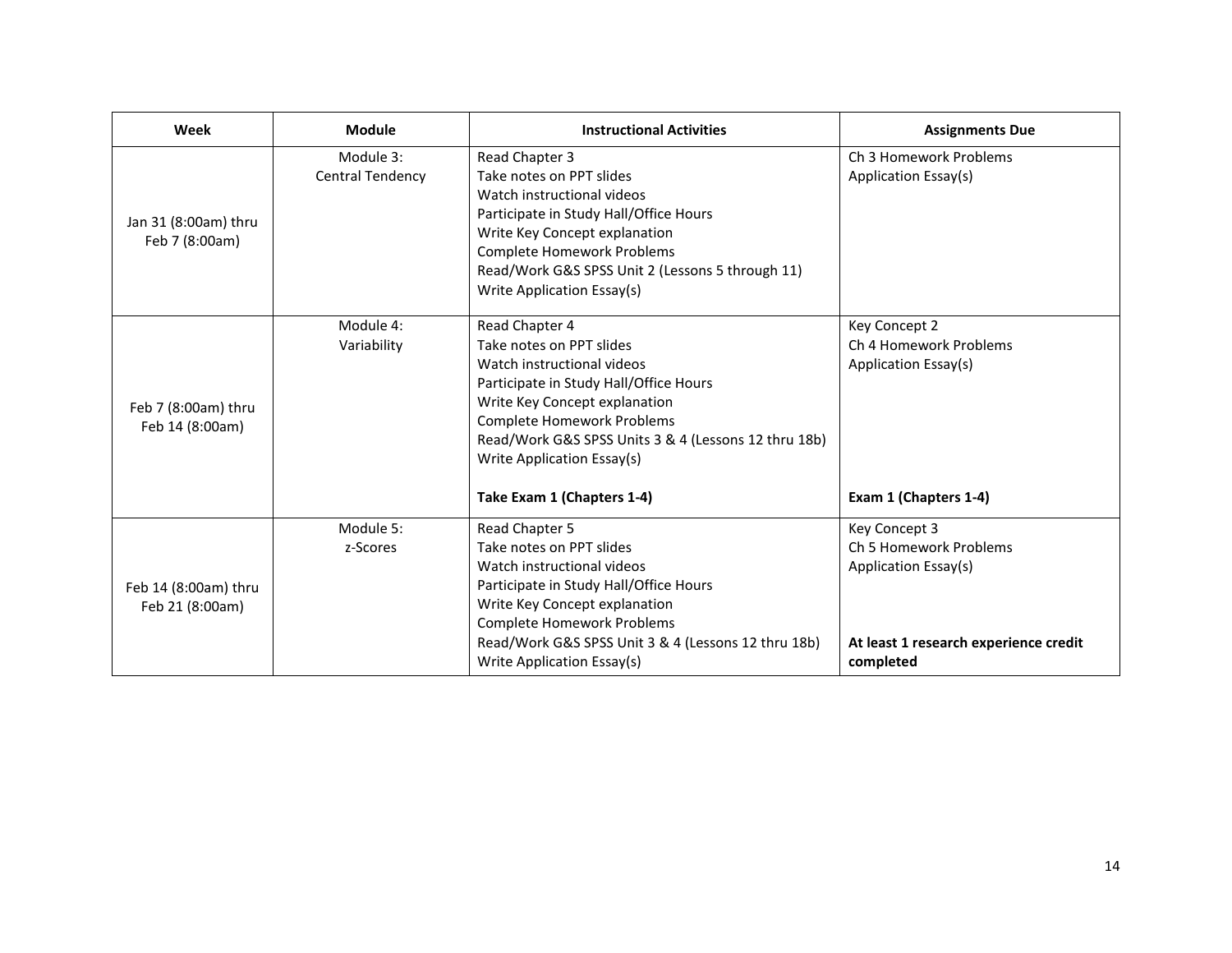| Week                                    | <b>Module</b>                                      | <b>Instructional Activities</b>                                                                                                                                                                                                                                                                             | <b>Assignments Due</b>                                                                                                                                                                            |
|-----------------------------------------|----------------------------------------------------|-------------------------------------------------------------------------------------------------------------------------------------------------------------------------------------------------------------------------------------------------------------------------------------------------------------|---------------------------------------------------------------------------------------------------------------------------------------------------------------------------------------------------|
| Feb 21 (8:00am) thru<br>Feb 28 (8:00am) | Module 6:<br>Probability                           | Read Chapter 6<br>Take notes on PPT slides<br>Watch instructional videos<br>Participate in Study Hall/Office Hours<br>Write Key Concept explanation<br><b>Complete Homework Problems</b><br>Write Application Essay(s)<br>Read/Work G&S SPSS Unit 3 & 4 (Lessons 12 thru 18b)<br>Write Application Essay(s) | Ch 6 Homework Problems<br>Application Essay(s)                                                                                                                                                    |
| Feb 28 (8:00am) thru<br>Mar 7 (8:00am)  | Module 7:<br><b>Probability and Samples</b>        | Read Chapter 7<br>Take notes on PPT slides<br>Watch instructional videos<br>Participate in Study Hall/Office Hours<br>Write Key Concept explanation<br><b>Complete Homework Problems</b><br>Read/Work G&S SPSS Unit 5 Lessons 19, 20, & 21<br>Write Application Essay(s)                                    | Key Concept 4<br>Ch 7 Homework Problems<br>SPSS Creating Variables, Univariate<br>Descriptive Stats for Qualitative and<br>Quantitative Variables (Lesson 19, 20 &<br>21)<br>Application Essay(s) |
| Mar 7 (8:00am) thru<br>Mar 14 (8:00am)  | Module 8:<br>Introduction to Hypothesis<br>Testing | Read Chapter 8<br>Take notes on PPT slides<br>Watch instructional videos<br>Participate in Study Hall/Office Hours<br>Write Key Concept explanation<br><b>Complete Homework Problems</b><br>Write Application Essay(s)<br>Take Exam 2 (Chapters 5-8)                                                        | Ch 8 Homework Problems<br>Application Essay(s)<br>Exam 2 (Chapters 5-8)                                                                                                                           |
| Mar 14 thru Mar 18                      | <b>Spring Break</b>                                | <b>Spring Break</b>                                                                                                                                                                                                                                                                                         | <b>Spring Break</b>                                                                                                                                                                               |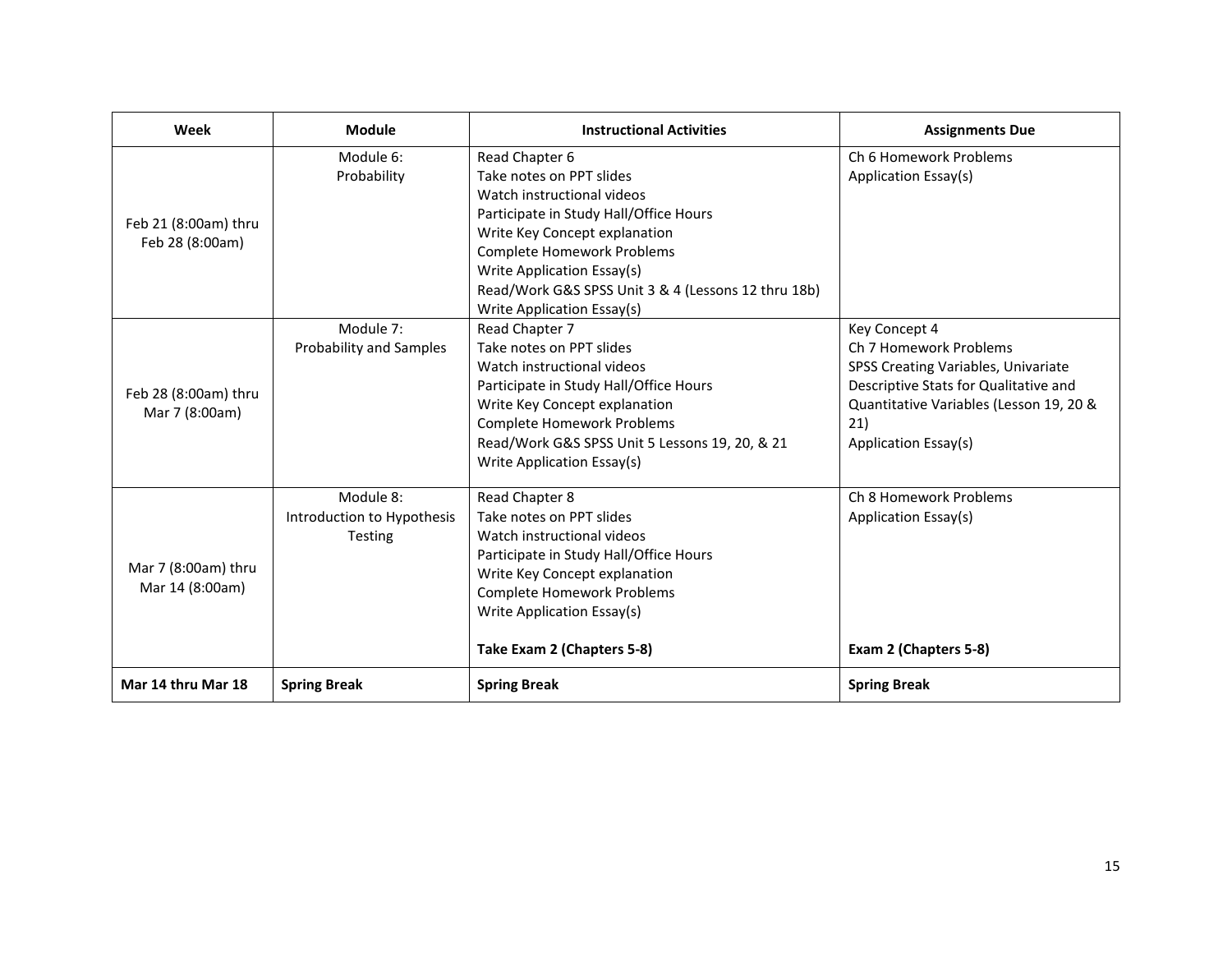| Week                                    | <b>Module</b>                                          | <b>Instructional Activities</b>                                                                                                                                                                                                                                                               | <b>Assignments Due</b>                                                                                                                                        |
|-----------------------------------------|--------------------------------------------------------|-----------------------------------------------------------------------------------------------------------------------------------------------------------------------------------------------------------------------------------------------------------------------------------------------|---------------------------------------------------------------------------------------------------------------------------------------------------------------|
| Mar 21 (8:00am) thru<br>Mar 28 (8:00am) | Module 9:<br>Introduction to the t<br><b>Statistic</b> | Read Chapters 9<br>Take notes on PPT slides<br>Watch instructional videos<br>Participate in Study Hall/Office Hours<br>Write Key Concept explanation<br><b>Complete Homework Problems</b><br>Read/Work G&S SPSS Unit 6 Lesson 22<br>Write Application Essay(s)                                | Ch 9 Homework Problems<br>SPSS One-Sample t Test (Lesson 22)<br>Application Essay(s)                                                                          |
| Mar 28 (8:00am) thru<br>Apr 4 (8:00am)  | Module 10:<br>Independent Samples t Test               | Read Chapter 10<br>Take notes on PPT slides<br>Watch instructional videos<br>Participate in Study Hall/Office Hours<br>Write Key Concept explanation<br><b>Complete Homework Problems</b><br>Read/Work G&S SPSS Unit 6 Lesson 24<br>Write Application Essay(s)                                | Key Concept 5<br>Ch10 Homework Problems<br>SPSS Independent t Test (Lesson 24)<br>Application Essay(s)<br>At least 2 research experience credits<br>completed |
| Apr 4 (8:00am) thru<br>Apr 11 (8:00am)  | Module 11:<br>Related Samples t Test                   | Read Chapter 11<br>Take notes on PPT slides<br>Watch instructional videos<br>Participate in Study Hall/Office Hours<br>Write Key Concept explanation<br><b>Complete Homework Problems</b><br>Read/Work G&S SPSS Unit 6 Lesson 23<br>Write Application Essay(s)                                | <b>Ch11 Homework Problems</b><br>SPSS Paired t Test (Lesson 23)<br>Application Essay(s)                                                                       |
| Apr 11 (8:00am) thru<br>Apr 18 (8:00am) | Module 12:<br>Introduction to ANOVA                    | Read Chapter 12<br>Take notes on PPT slides<br>Watch instructional videos<br>Participate in Study Hall/Office Hours<br>Write Key Concept explanation<br><b>Complete Homework Problems</b><br>Read/Work G&S SPSS Unit 7 Lesson 25<br>Write Application Essay(s)<br>Take Exam 3 (Chapters 9-12) | Key Concept 6<br>Ch 12 Homework Problems<br>SPSS One-Way ANOVA (Lesson 25)<br>Application Essay(s)<br>Exam 3 (Chapters 9-12)                                  |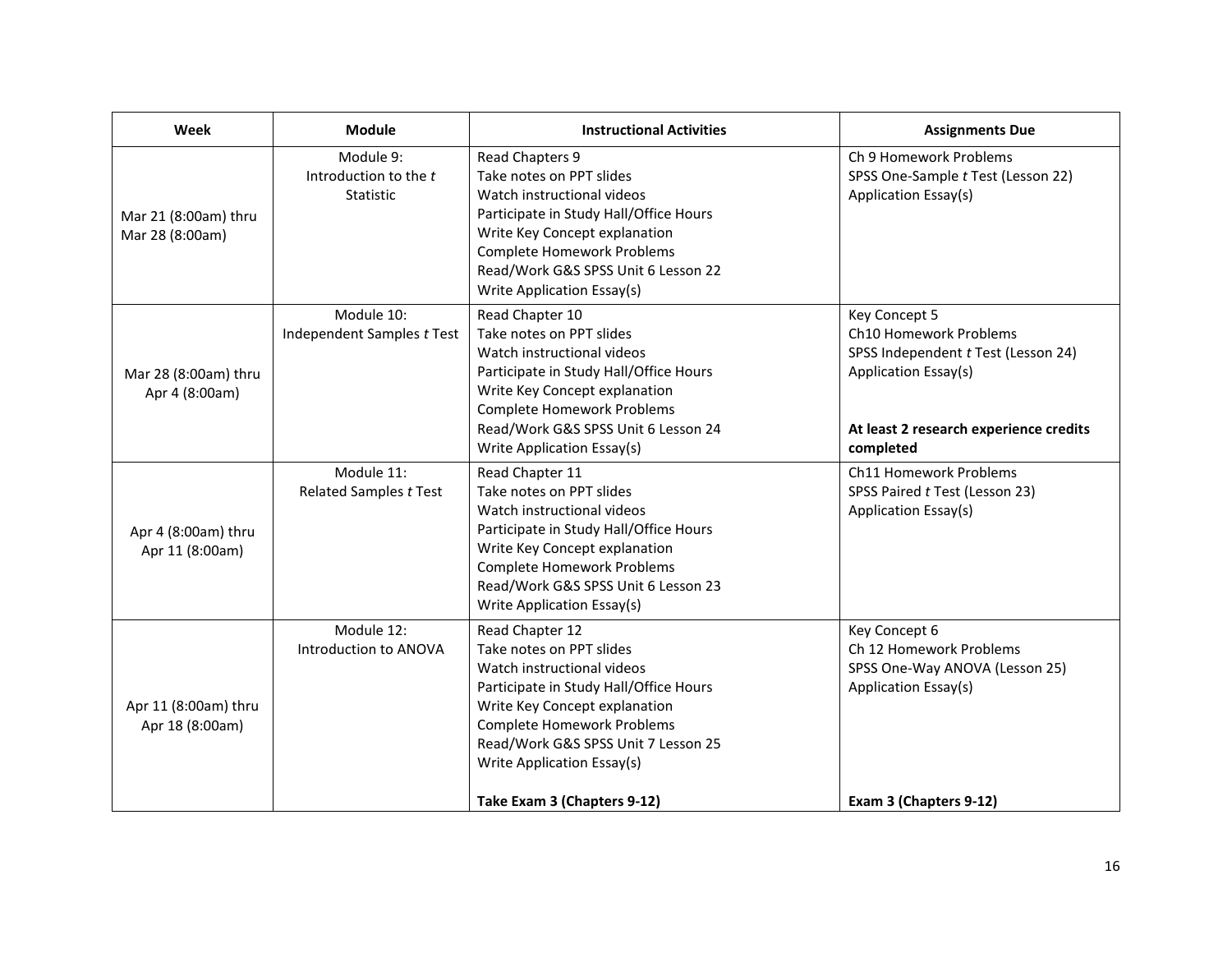| Week                                    | Module                                 | <b>Instructional Activities</b>                                                                                                                                                                                                                                                                         | <b>Assignments Due</b>                                                                                                                                                                                          |
|-----------------------------------------|----------------------------------------|---------------------------------------------------------------------------------------------------------------------------------------------------------------------------------------------------------------------------------------------------------------------------------------------------------|-----------------------------------------------------------------------------------------------------------------------------------------------------------------------------------------------------------------|
| Apr 18 (8:00am) thru<br>Apr 25 (8:00am) | Module 13:<br>Two-Factor ANOVA         | Read Chapter 13<br>Take notes on PPT slides<br>Watch instructional videos<br>Participate in Study Hall/Office Hours<br>Write Key Concept explanation<br><b>Complete Homework Problems</b><br>Read/Work G&S SPSS Unit 7 Lesson 26<br>Write Application Essay(s)                                          | Key Concept 7<br>Ch13 Homework Problems<br>SPSS Factorial ANOVA (Lesson 26)<br>Application Essay(s)                                                                                                             |
| Apr 25 (8:00am) thru<br>May 2 (8:00am)  | Module 14:<br>Correlation & Regression | Read Chapter 14<br>Take notes on PPT slides<br>Watch instructional videos<br>Participate in Study Hall/Office Hours<br>Write Key Concept explanation<br><b>Complete Homework Problems</b><br>Read/Work G&S SPSS Unit 8 Lessons 31, 32, 33, and 19<br>(Unit 5)<br>Write Application Essay(s)             | Key Concept 8<br>Ch14 Homework Problems<br>SPSS Correlation (Lesson 31)<br>SPSS Regression (Lesson 33)<br>Application Essay(s)                                                                                  |
| May 2 (8:00am) thru<br>May 9 (8:00am)   | Module 15:<br>Chi-Square Statistic     | Read Chapter 15<br>Take notes on PPT slides<br>Watch instructional videos<br>Participate in Study Hall/Office Hours<br>Write Key Concept explanation<br><b>Complete Homework Problems</b><br>Read/Work G&S SPSS Unit 10 Lessons 39, 40, 41<br>Write Application Essay(s)<br>Take Exam 4(Chapters 13-15) | Key Concept 9<br>Ch15 Homework Problems<br>SPSS Chi Square (Lesson 40)<br>SPSS Chi Square (Lesson 41)<br>Application Essay(s)<br>At least 3 research experience credits<br>completed<br>Exam 4 (Chapters 13-15) |
| May 9 (8:00am) thru<br>May 13 (11:59pm) | Final Comprehensive Exam               | Review Gravetter et al. chapters 1-15<br>Review all SPSS work (Green & Salkind)<br>Review completed application essays                                                                                                                                                                                  | Final Comprehensive Exam (Chapters 1-<br>15)<br>All 3 research experience credits<br>complete                                                                                                                   |

Large portions of this syllabus were blatantly pirated from a wide variety of sources...mostly Dr. Andria Schwegler and Dr. Sam Fiala. The professor reserves the right to amend this syllabus at any time. If revisions are necessary, the professor will make every effort to provide as much advanced notice as possible.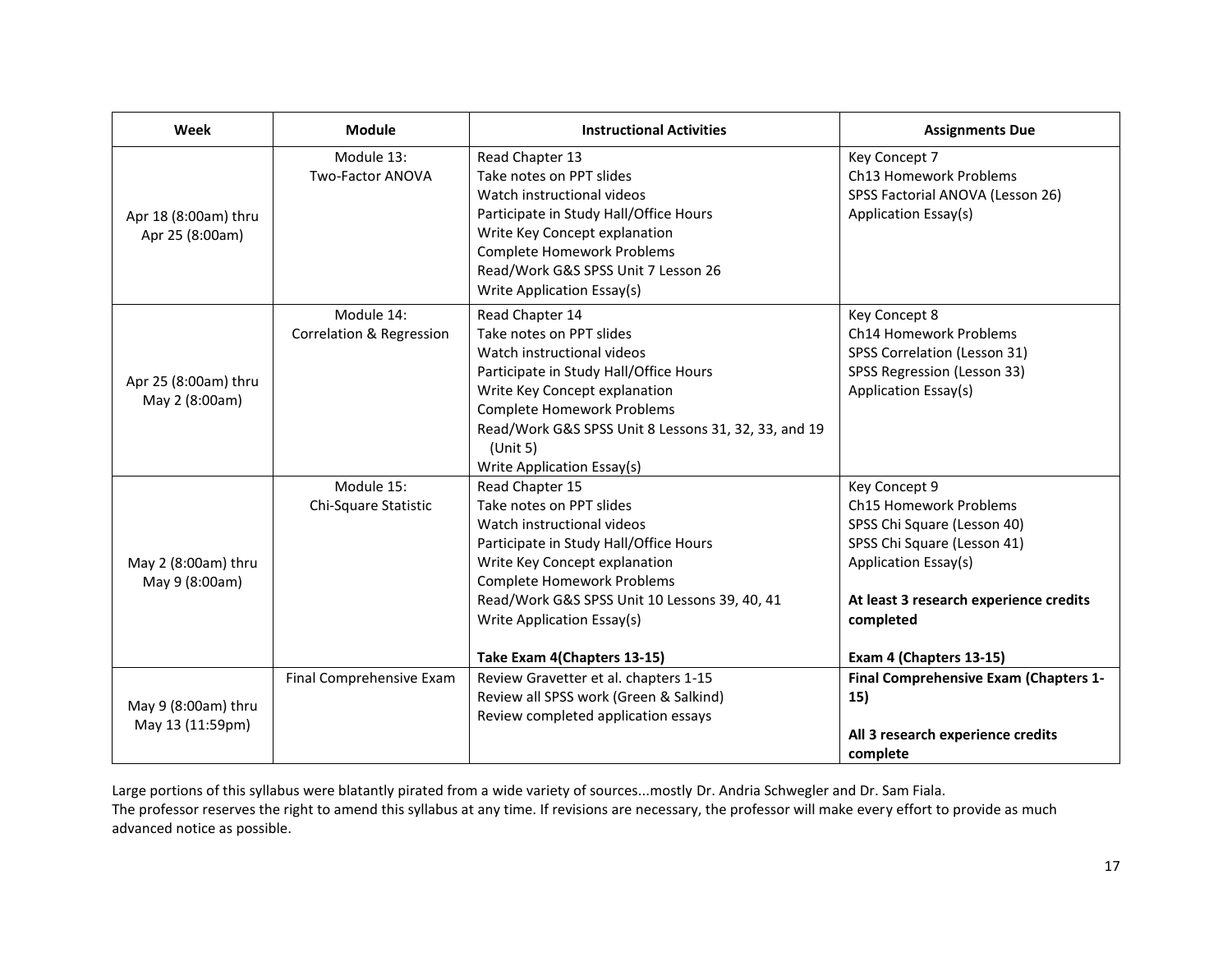## **Important University Dates**

Click here to view the [Academic Calendar](https://www.tamuct.edu/registrar/academic-calendar.html) [https://www.tamuct.edu/registrar/academiccalendar.html]

## **TECHNOLOGY REQUIREMENTS AND SUPPORT**

## **Technology Requirements**

This course will use the A&M-Central Texas Instructure Canvas learning management system. **We strongly recommend the latest versions of Chrome or Firefox browsers. Canvas no longer supports any version of Internet Explorer.**

Logon to A&M-Central Texas [Canvas](https://tamuct.instructure.com/) [https://tamuct.instructure.com/] or access Canvas through the TAMUCT Online link in myCT [https://tamuct.onecampus.com/]. You will log in through our Microsoft portal.

Username: Your MyCT email address. Password: Your MyCT password

Logon to A&M-Central Texas [Canvas.](https://tamuct.instructure.com/) You will login through the Microsoft portal.

Username: Your MyCT username. Password: Your MyCT password

## **Canvas Support**

Use the Canvas Help link, located at the bottom of the left-hand menu, for issues with Canvas. You can select "Chat with Canvas Support," submit a support request through "Report a Problem," or call the Canvas support line: 1-844-757-0953. For issues related to course content and requirements, contact your instructor.

## **Online Proctored Testing**

A&M-Central Texas uses Proctorio for online identity verification and proctored testing. This service is provided at no direct cost to students. If the course requires identity verification or proctored testing, the technology requirements are: Any computer meeting the minimum computing requirements, plus web camera, speaker, and microphone (or headset). Proctorio also requires the Chrome web browser with their custom plug in.

## **Other Technology Support**

For log-in problems, students should contact Help Desk Central.

24 hours a day, 7 days a week:

Email[: helpdesk@tamu.edu](mailto:helpdesk@tamu.edu) Phone: (254) 519-5466 Click her for [Web Chat](http://hdc.tamu.edu/)

*Please let the support technician know you are an A&M-Central Texas student.*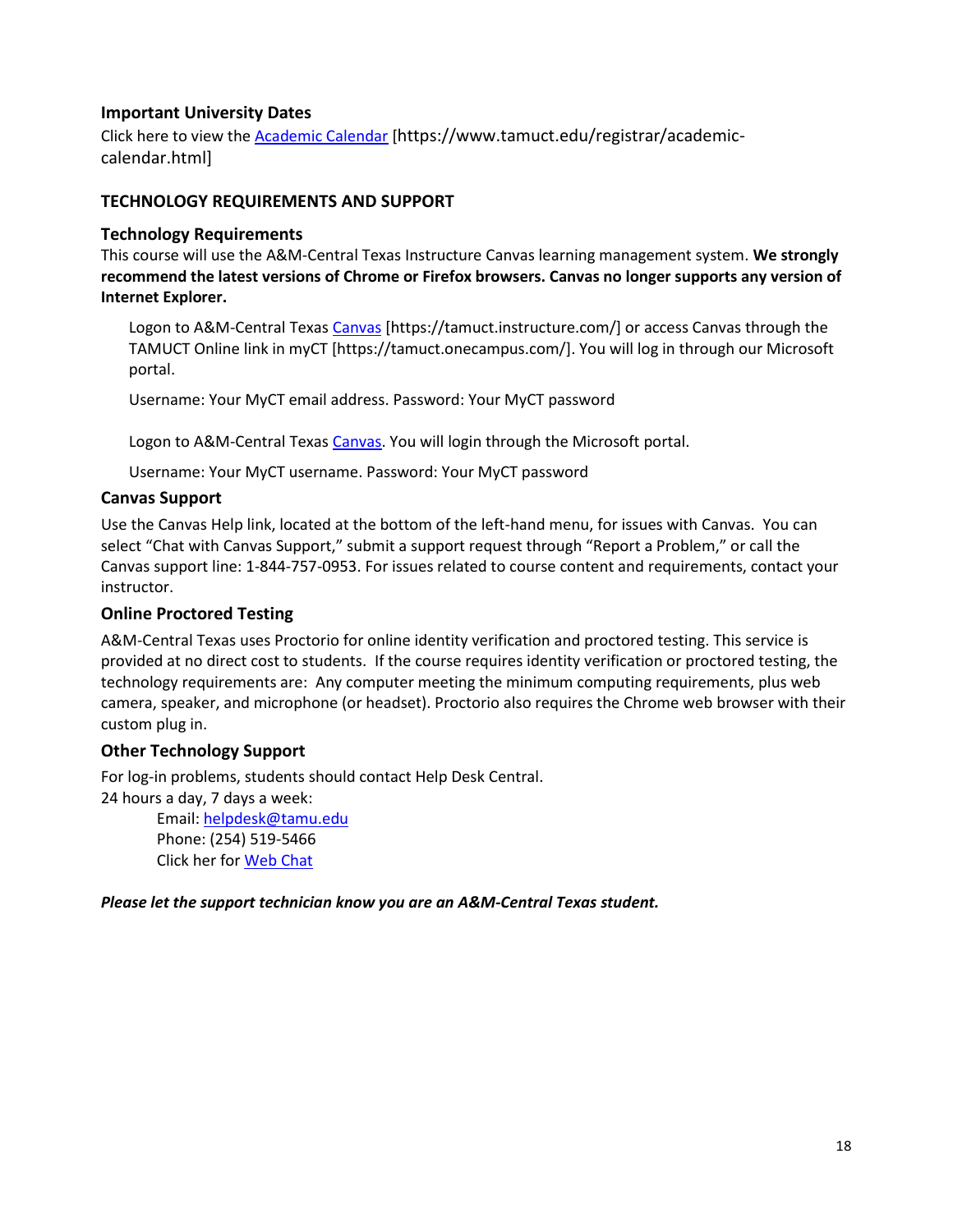#### **UNIVERSITY RESOURCES, PROCEDURES, AND GUIDELINES**

## **Drop Policy**

If you discover that you need to drop this class, you must complete the [Drop Request](https://dynamicforms.ngwebsolutions.com/casAuthentication.ashx?InstID=eaed95b9-f2be-45f3-a37d-46928168bc10&targetUrl=https%3A%2F%2Fdynamicforms.ngwebsolutions.com%2FSubmit%2FForm%2FStart%2F53b8369e-0502-4f36-be43-f02a4202f612) Dynamic Form through Warrior Web.

[https://dynamicforms.ngwebsolutions.com/casAuthentication.ashx?InstID=eaed95b9-f2be-45f3-a37d-46928168bc10&targetUrl=https%3A%2F%2Fdynamicforms.ngwebsolutions.com%2FSubmit%2FForm%2FSt art%2F53b8369e-0502-4f36-be43-f02a4202f612].

Faculty cannot drop students; this is always the responsibility of the student. The Registrar's Office will provide a deadline on the Academic Calendar for which the form must be completed. Once you submit the completed form to the Registrar's Office, you must go into Warrior Web and confirm that you are no longer enrolled. If you still show as enrolled, **FOLLOW-UP** with the Registrar's Office immediately. You are to attend class until the procedure is complete to avoid penalty for absence. Should you miss the drop deadline or fail to follow the procedure, you will receive an F in the course, which may affect your financial aid and/or VA educational benefits.

#### **Academic Integrity**

Texas A&M University -Central Texas values the integrity of the academic enterprise and strives for the highest standards of academic conduct. A&M-Central Texas expects its students, faculty, and staff to support the adherence to high standards of personal and scholarly conduct to preserve the honor and integrity of the creative community. Academic integrity is defined as a commitment to honesty, trust, fairness, respect, and responsibility. Any deviation by students from this expectation may result in a failing grade for the assignment and potentially a failing grade for the course. Academic misconduct is any act that improperly affects a true and honest evaluation of a student's academic performance and includes, but is not limited to, cheating on an examination or other academic work, plagiarism, and improper citation of sources, using another student's work, collusion, and the abuse of resource materials. All academic misconduct concerns will be reported to the university's Office of Student Conduct. Ignorance of the university's standards and expectations is never an excuse to act with a lack of integrity. When in doubt on collaboration, citation, or any issue, please contact your instructor before taking a course of action. For more [information](https://nam04.safelinks.protection.outlook.com/?url=https%3A%2F%2Fwww.tamuct.edu%2Fstudent-affairs%2Fstudent-conduct.html&data=04%7C01%7Clisa.bunkowski%40tamuct.edu%7Ccfb6e486f24745f53e1a08d910055cb2%7C9eed4e3000f744849ff193ad8005acec%7C0%7C0%7C637558437485252160%7CUnknown%7CTWFpbGZsb3d8eyJWIjoiMC4wLjAwMDAiLCJQIjoiV2luMzIiLCJBTiI6Ik1haWwiLCJXVCI6Mn0%3D%7C1000&sdata=yjftDEVHvLX%2FhM%2FcFU0B99krV1RgEWR%2BJ%2BhvtoR6TYk%3D&reserved=0) regarding the Student Conduct process, [https://www.tamuct.edu/studentaffairs/student-conduct.html].

If you know of potential honor violations by other students, you may [submit](https://nam04.safelinks.protection.outlook.com/?url=https%3A%2F%2Fcm.maxient.com%2Freportingform.php%3FTAMUCentralTexas%26layout_id%3D0&data=04%7C01%7Clisa.bunkowski%40tamuct.edu%7Ccfb6e486f24745f53e1a08d910055cb2%7C9eed4e3000f744849ff193ad8005acec%7C0%7C0%7C637558437485262157%7CUnknown%7CTWFpbGZsb3d8eyJWIjoiMC4wLjAwMDAiLCJQIjoiV2luMzIiLCJBTiI6Ik1haWwiLCJXVCI6Mn0%3D%7C1000&sdata=CXGkOa6uPDPX1IMZ87z3aZDq2n91xfHKu4MMS43Ejjk%3D&reserved=0) a report, [https://cm.maxient.com/reportingform.php?TAMUCentralTexas&layout\_id=0].

#### **Academic Accommodations**

At Texas A&M University-Central Texas, we value an inclusive learning environment where every student has an equal chance to succeed and has the right to a barrier-free education. The Office of Access and Inclusion is responsible for ensuring that students with a disability receive equal access to the university's programs, services, and activities. If you believe you have a disability requiring reasonable accommodations please contact the Office of Access and Inclusion, WH 212 or call (254) 501-5836. Any information you provide is private and confidential and will be treated as such.

For more information, please visit our **Access & Inclusion Canvas page (log-in required)**.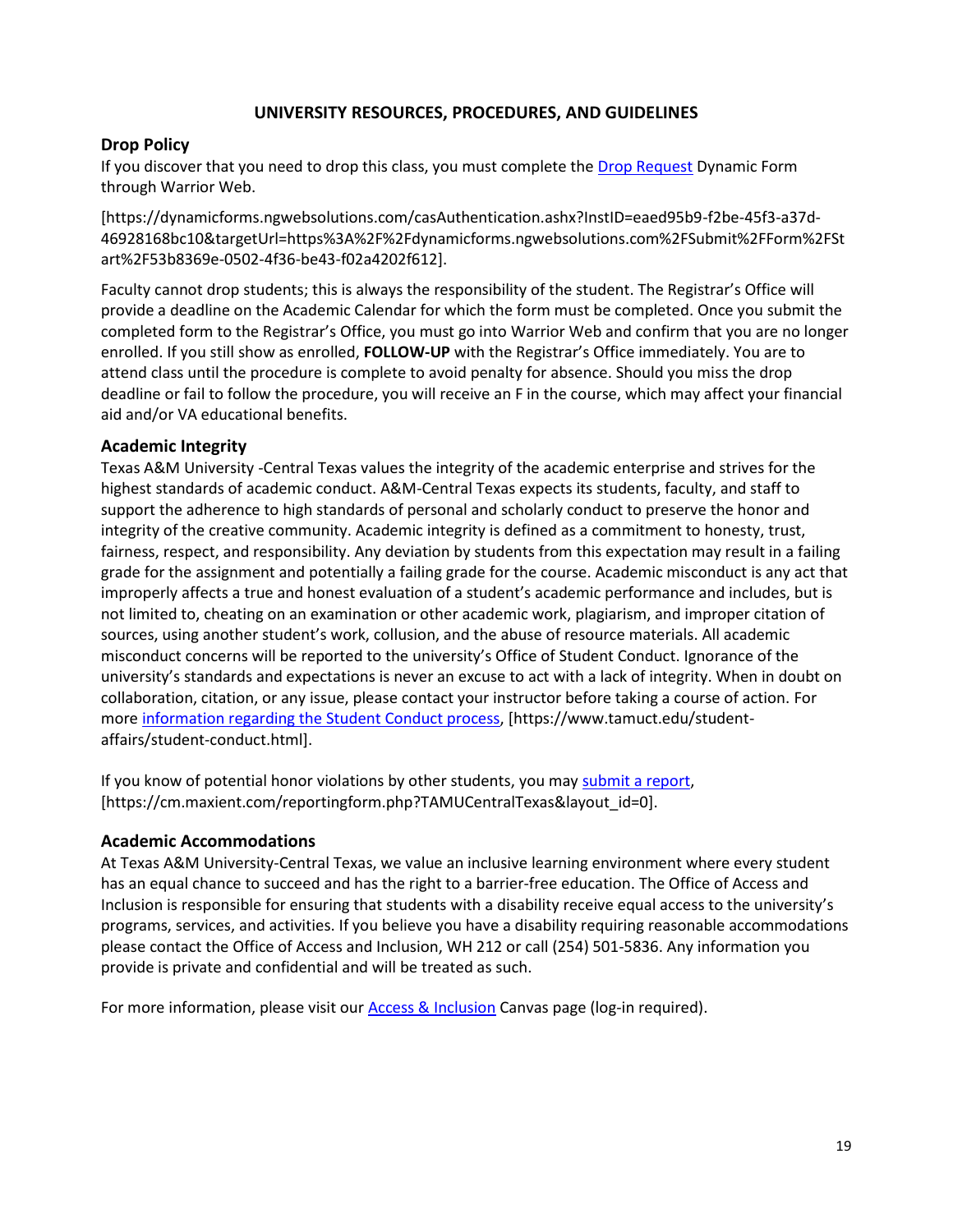## **Important information for Pregnant and/or Parenting Students**

Texas A&M University-Central Texas supports students who are pregnant and/or parenting. In accordance with requirements of Title IX and related guidance from US Department of Education's Office of Civil Rights, the Dean of Student Affairs' Office can assist students who are pregnant and/or parenting in seeking accommodations related to pregnancy and/or parenting. Students should seek out assistance as early in the pregnancy as possible. For more information, please visi[t Student Affairs](https://www.tamuct.edu/student-affairs/pregnant-and-parenting-students.html)

[https://www.tamuct.edu/student-affairs/pregnant-and-parenting-students.html]. Students may also contact the institution's Title IX Coordinator. If you would like to read more about these [requirements and](http://www2.ed.gov/about/offices/list/ocr/docs/pregnancy.pdf)  [guidelines](http://www2.ed.gov/about/offices/list/ocr/docs/pregnancy.pdf) online, please visit the website

[http://www2.ed.gov/about/offices/list/ocr/docs/pregnancy.pdf].

Title IX of the Education Amendments Act of 1972 prohibits discrimination on the basis of sex and gender– including pregnancy, parenting, and all related conditions. A&M-Central Texas is able to provide flexible and individualized reasonable accommodation to pregnant and parenting students. All pregnant and parenting students should contact the Associate Dean in the Division of Student Affairs at (254) 501-5909 to seek out assistance. Students may also contact the University's Title IX Coordinator.

## **Tutoring**

Tutoring is available to all A&M-Central Texas students, both virtually and in-person. Student success coaching is available online upon request.

If you have a question, are interested in becoming a tutor, or in need of success coaching contact the Warrior Center for Student Success, Equity and Inclusion at (254) 501-5836, visit the Warrior Center at 212 Warrior Hall, or by emailing [WarriorCenter@tamuct.edu.](mailto:WarriorCenter@tamuct.edu)

To schedule tutoring sessions and view tutor availability, please visit Tutor [Matching](https://tutormatchingservice.com/TAMUCT) Services [https://tutormatchingservice.com/TAMUCT] or visit the Tutoring Center in 111 Warrior Hall.

Chat live with a remote tutor 24/7 for almost any subject from on your computer! Tutor.com is an online tutoring platform that enables A&M-Central Texas students to log in and receive online tutoring support at no additional cost. This tool provides tutoring in over 40 subject areas except writing support. Access Tutor.com through Canvas.

# **University Writing Center**

Located in Warrior Hall 416, the University Writing Center (UWC) at Texas A&M University–Central Texas (TAMUCT) is a free workspace open to all TAMUCT students from 10:00 a.m.-5:00 p.m. Monday thru Thursday with satellite hours in the University Library Monday thru Thursday from 6:00-9:00 p.m. This semester, the UWC is also offering online only hours from 12:00-3:00 p.m. on Saturdays.

Tutors are prepared to help writers of all levels and abilities at any stage of the writing process. While tutors will not write, edit, or grade papers, they will assist students in developing more effective composing practices. By providing a practice audience for students' ideas and writing, our tutors highlight the ways in which they read and interpret students' texts, offering guidance and support throughout the various stages of the writing process. In addition, students may work independently in the UWC by checking out a laptop that runs the Microsoft Office suite and connects to WIFI, or by consulting our resources on writing, including all of the relevant style guides. Whether you need help brainstorming ideas, organizing an essay, proofreading, understanding proper citation practices, or just want a quiet place to work, the UWC is here to help!

Students may arrange a one-on-one session with a trained and experienced writing tutor by visiting the UWC during normal operating hours (both half-hour and hour sessions are available) or by making an